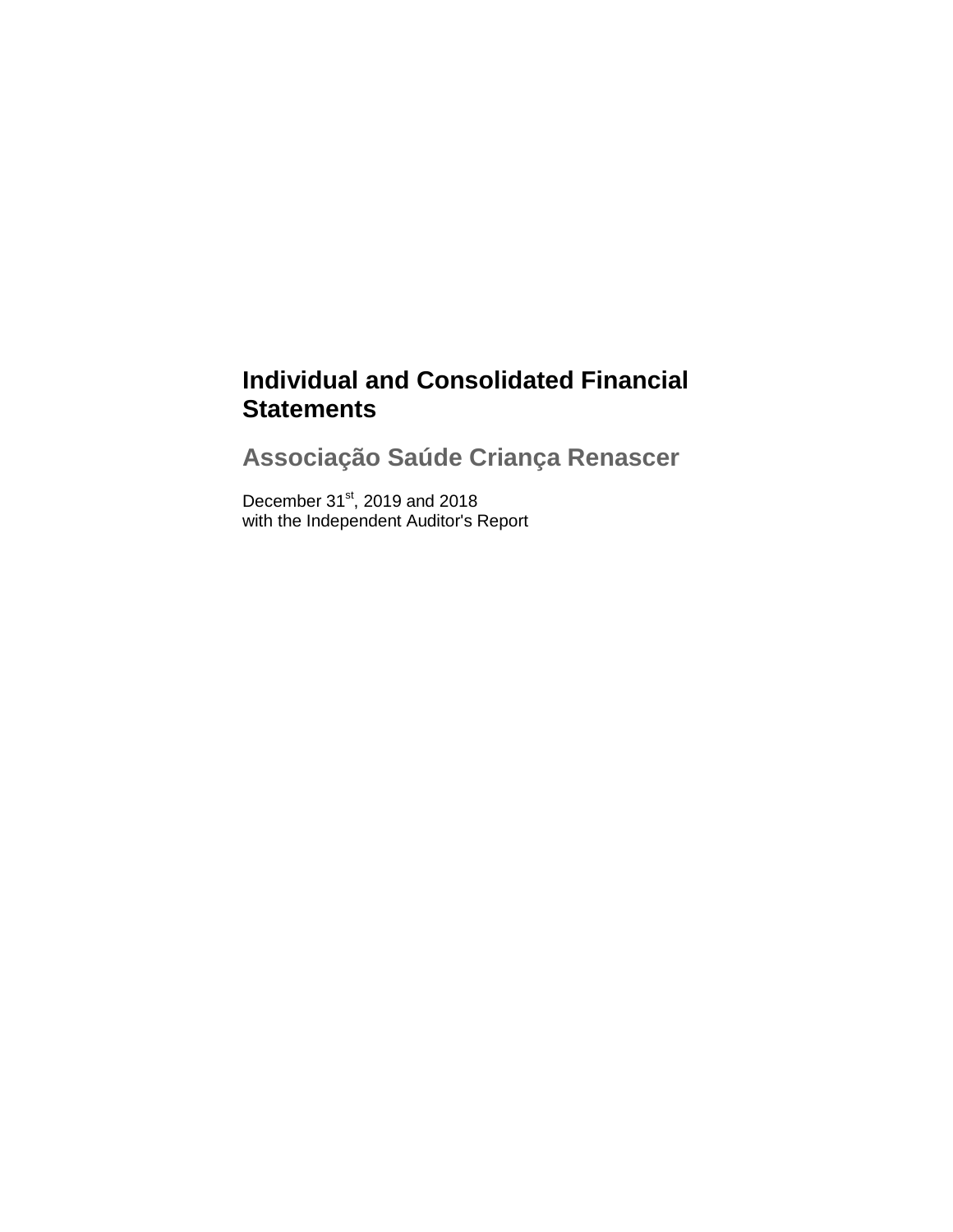Financial Statements

December 31<sup>st</sup>, 2019 and 2018

Table of Contents

Independent Auditor's Report about the Individual and Consolidated Financial Statements.................1

Audited Financial Statements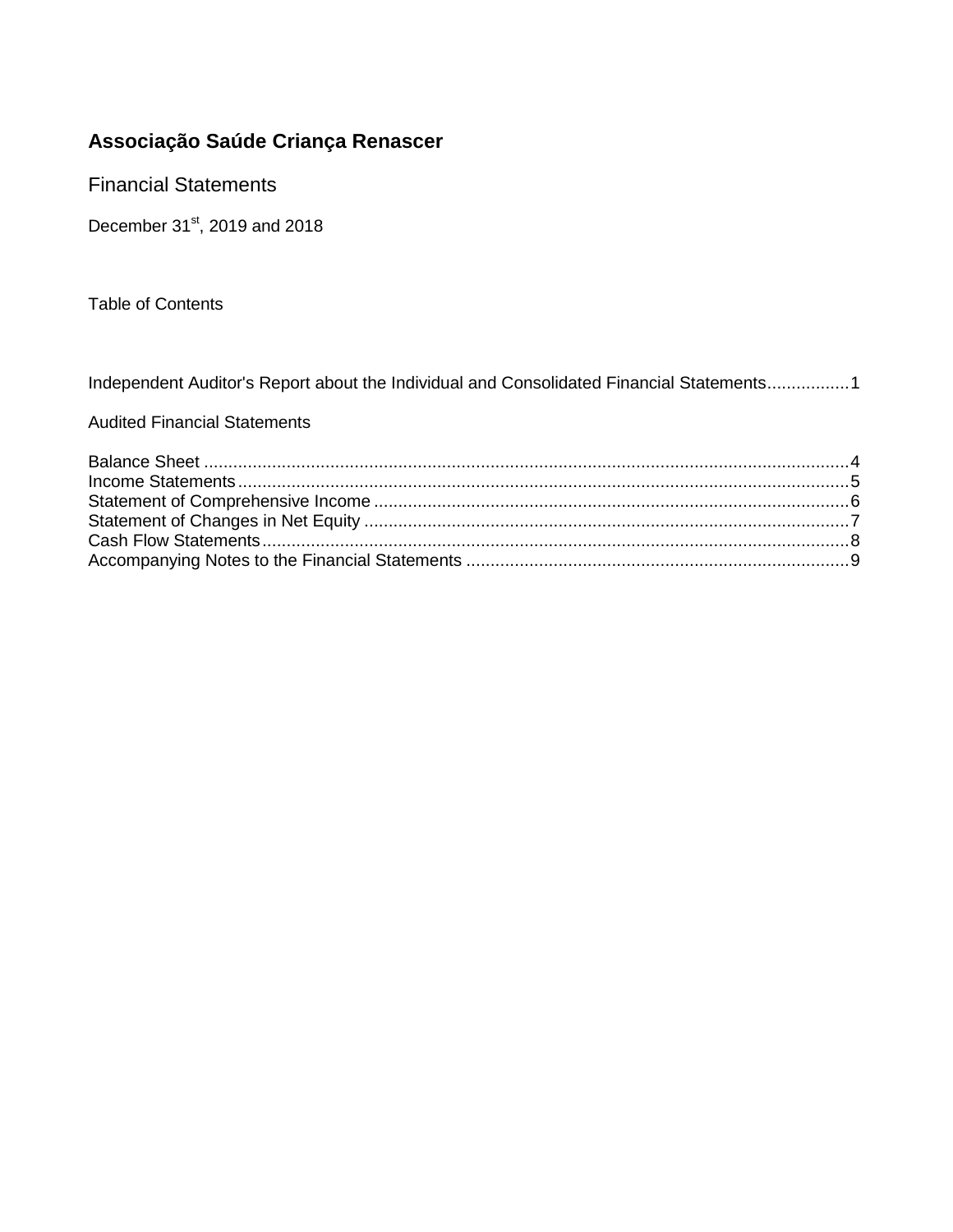

**Centro Empresarial PB 370** Praia de Botafogo, 370 6º ao 10º andar - Botafogo 22250-040 - Rio de Janeiro - RJ - Brasil Phone: +55 21 3263-7000 ey.com.br

# **Independent Auditor's Report about the Individual and Consolidated Financial Statements**

To The Managers and Members of the Board of **Associação Saúde Criança Renascer** Rio de Janeiro - RJ

### **Opinion**

We have assessed the individual and consolidated financial statements of Associação Saúde Criança Renascer ("Entity"), identified as parent and consolidated, respectively, comprising the balance sheet on December 31st, 2019 and related income statements, comprehensive income, changes in net equity and cash flows for the fiscal year ended on this date, as well as their corresponding accompanying notes, including a summary of their main accounting policies.

In our opinion, the above mentioned individual and consolidated financial statements properly present, in all material respects, the individual and consolidated equity and financial position of Associação Saúde Criança Renascer on December 31st, 2019, the individual and consolidated performance of their operations and individual and consolidated cash flows for the fiscal year ended on this date, in accordance with the accounting practices in place in Brazil, applicable to non-profit entities (ITG 2002 (R1)).

### **Basis for Opinion**

Our audit was performed according to Brazilian and international standards on auditing. According to such standards, our responsibilities are described in the next section, called "Responsibilities of the auditor for the audit of the individual and consolidated financial statements". We are independent from the Entity, in accordance with the relevant ethical principles set forth in the Accountant's Code of Professional Ethics and in the professional standards issued by the Brazilian Federal Accounting Council, and we meet other ethical responsibilities in compliance with these standards. We believe that the audit evidence obtained is sufficient and appropriate to support our opinion.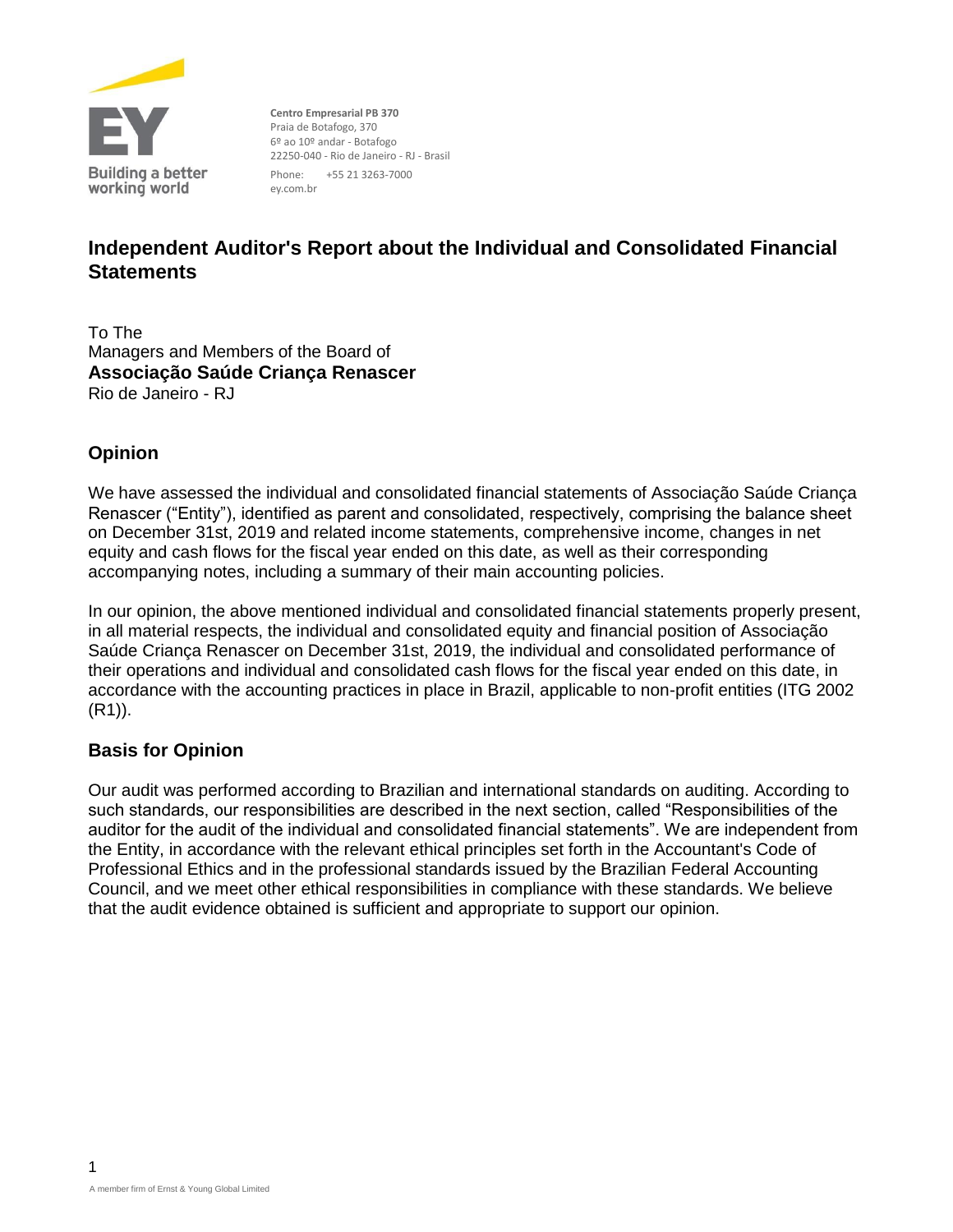

### **Management and Governance Responsibilities for the Individual and Consolidated Financial Statements**

Management is responsible for preparing and properly presenting the individual and consolidated financial statements in accordance with the accounting practices in place in Brazil, applicable to nonprofit entities (ITG 2002 (R1)), and for the internal controls established as necessary to allow the preparation of financial statements free of material misstatement, caused whether by fraud or error.

In the preparation of the individual and consolidated financial statements, management is responsible for assessing the Entity's ability to continue operating, and, when applicable, disclosing matters related to their operational continuity and the use of this accounting basis when preparing these financial statements, unless management intends to liquidate the Entity or cease its operations, or has no realistic alternative to avoid closing operations.

Those responsible for the governance of the Entity are the ones responsible for supervising the preparation of the financial statements.

### **Responsibilities of the Independent Auditor for the Audit of the Individual and Consolidated Financial Statements**

Our purpose is to achieve reasonable assurance that the individual and consolidated financial statements, when taken as a whole, are free from material misstatement, whether due to fraud or error, and to publish an audit report with our opinion. Reasonable assurance is a high level of assurance but not a guarantee that the audit, carried out in accordance with Brazilian and international standards on auditing, identifies all relevant material misstatement. Material misstatement can derive from fraud or error and are considered relevant when, individually or jointly, may impact, within a reasonable perspective, the economic decisions made by users based on these financial statements.

As part of the audit carried out in accordance with Brazilian and international standards on auditing, we exercise professional judgment and maintain professional skepticism throughout the audit. Furthermore:

 We identified and assessed the risks of material misstatement in the individual and consolidated financial statements, caused whether by fraud or error. We planned and performed audit procedures in response to such risks, as well as obtained sufficient and appropriate audit evidence to support our opinion. The risk of not identifying material misstatement resulting from fraud is greater than that arising from error since the latter may involve tampering of internal controls, collusion, forgery, omission or intentional misrepresentation.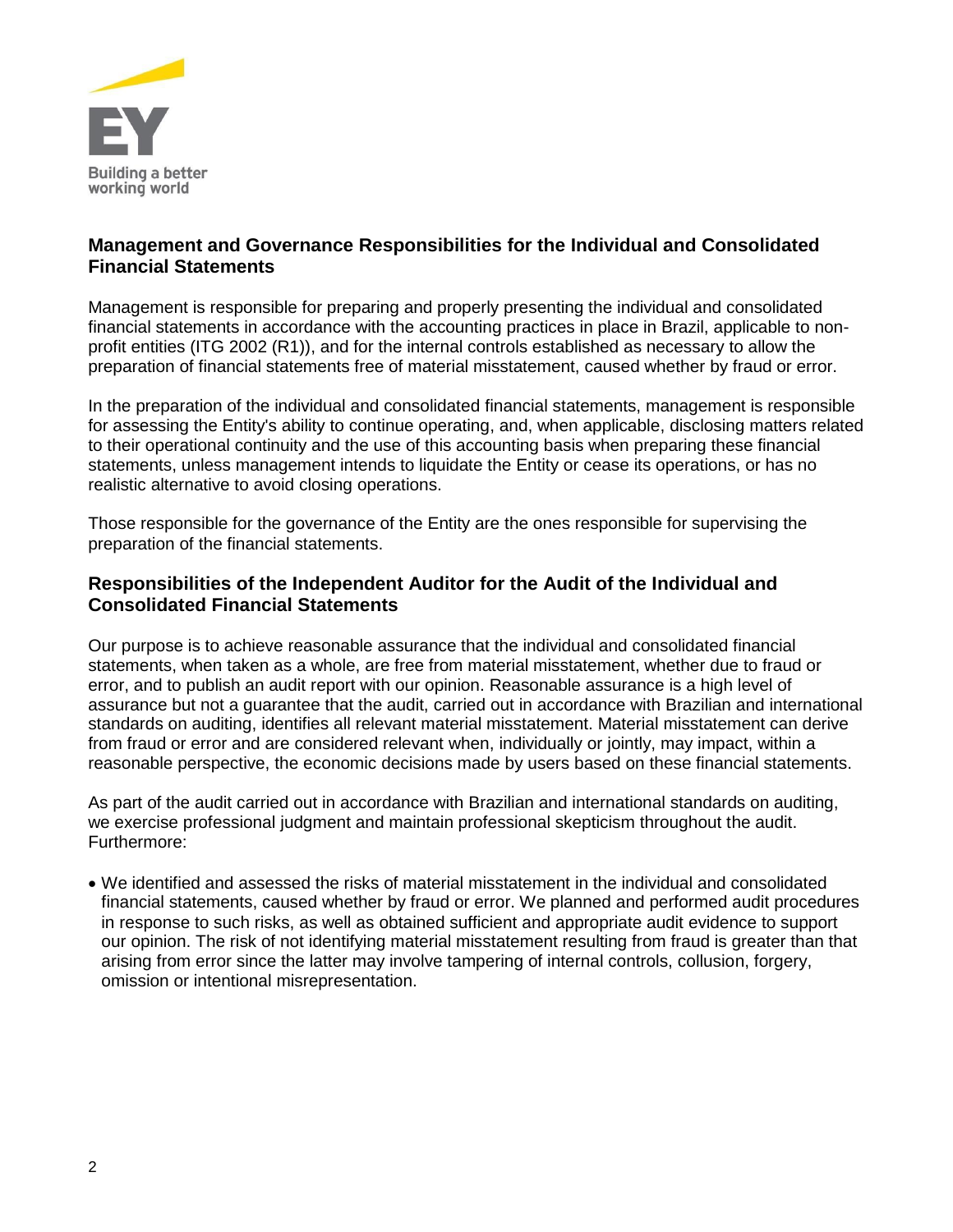

- We became acquainted with the internal controls relevant to the audit in order to plan audit procedures suitable to the circumstances but not for with purpose of expressing an opinion on the effectiveness of the internal controls of the Entity.
- We assessed the adequacy of the accounting policies used and the reasonableness and disclosure of the accounting estimates made by the management.
- We drew a conclusion on the adequacy of Management's use of an accounting basis for operational continuity and, based on the evidence obtained, whether there is a material uncertainty regarding events or conditions that may cast significant doubt on the ability of the Entity to continue operations. If we conclude that there is material uncertainty, we must draw attention to the respective disclosures in the individual and consolidated financial statements in our audit report or include changes in our opinion, if the disclosures are inappropriate. Our conclusions are based on the audit evidence obtained up to the date of our report. However, future events or conditions may cause the Entity to no longer remain in business continuity.
- We evaluated the overall presentation, structure and content of the financial statements, including the disclosures and whether the individual and consolidated financial statements represent the corresponding transactions and events in a manner consistent with the purpose of proper presentation.
- We obtained sufficient and appropriate audit evidence regarding the financial information of the group's entities or business activities to express an opinion on the individual and consolidated financial statements. We are responsible for the direction, supervision and performance of the group's audit and, consequently, for the audit opinion.

We communicated with those in charge of governance regarding, among other aspects, the scope and timing of our planned audit work and significant audit findings, including significant deficiencies in internal controls that may have been identified during our work.

Rio de Janeiro, June 12<sup>th</sup>, 2020.

ERNST & YOUNG Auditores Independentes S.S. CRC-2SP015199/O-6

Wilson J. O. Moraes Accountant's CRC (Regional Accounting Council) - 1RJ107211/O-1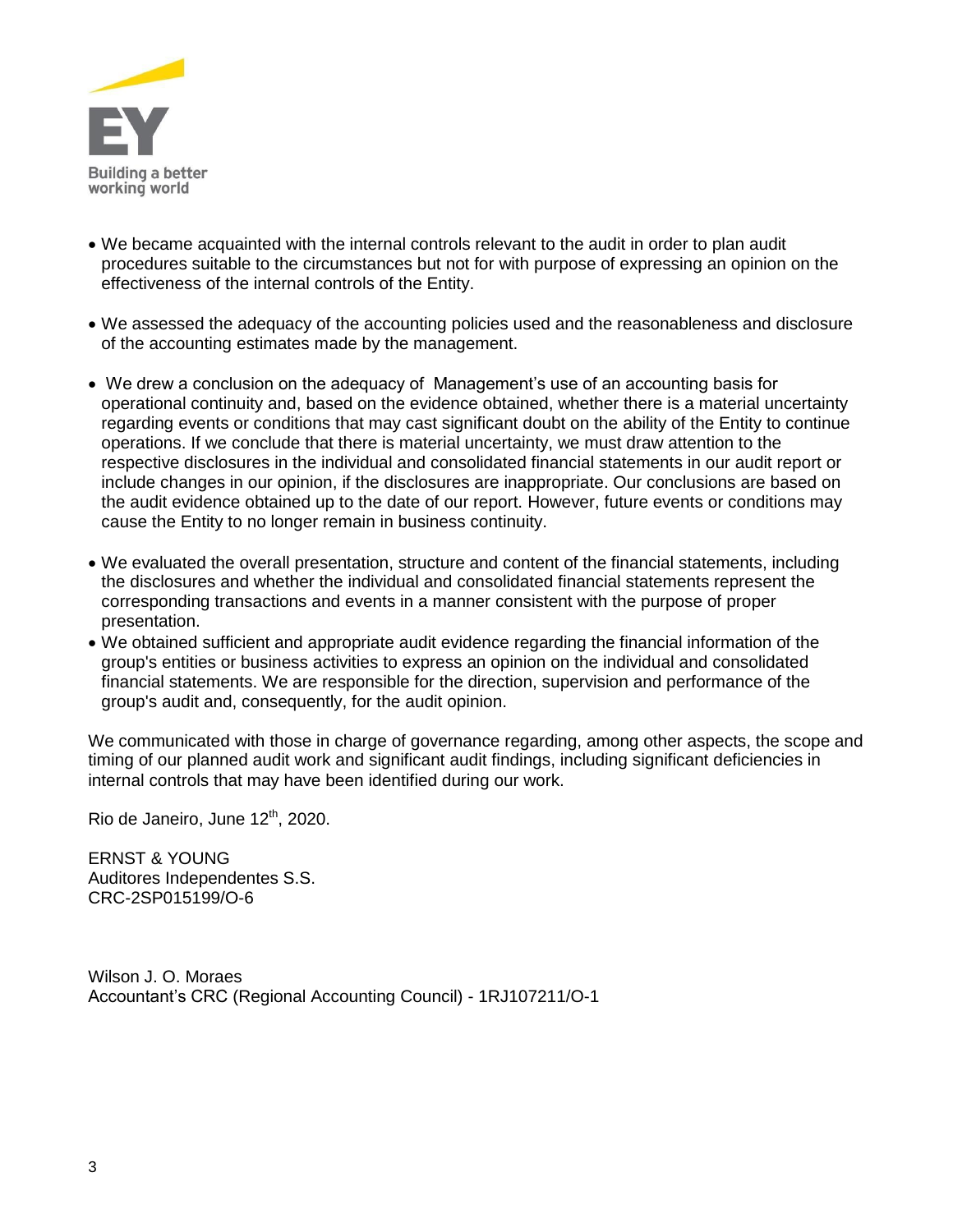Balance Sheet

December  $31<sup>st</sup>$ , 2019 and 2018

(In thousand Brazilian *Reais*)

|                                        |                 | <b>Parent</b> |        | <b>Consolidated</b> |        |
|----------------------------------------|-----------------|---------------|--------|---------------------|--------|
|                                        | <b>Note</b>     | 2019          | 2018   | 2019                | 2018   |
| Assets                                 |                 |               |        |                     |        |
| <b>Current Assets</b>                  |                 |               |        |                     |        |
| Cash and cash equivalents              | 3               | 95            | 252    | 98                  | 254    |
| Marketable securities                  | $\overline{4}$  | 10,212        | 8,768  | 10,218              | 8,775  |
| Accounts receivables                   |                 | 59            | 88     | 59                  | 88     |
| Advances                               |                 | 22            | 22     | 22                  | 22     |
| Recoverable tax                        |                 | 4             | 4      | 4                   | 4      |
| <b>Stock</b>                           |                 | 66            | 65     | 66                  | 65     |
| Prepaid expenses                       |                 | 1             | 3      | 1                   | 3      |
| Total of current assets                |                 | 10,459        | 9,202  | 10,468              | 9,211  |
|                                        |                 |               |        |                     |        |
| Non-current assets<br>Deposit in court |                 | 199           |        | 199                 |        |
| Marketable securities                  | 4               | 4,836         | 4,626  | 4,836               | 4,626  |
| Fixed                                  | 5               | 7,170         | 7,408  | 7,170               | 7,408  |
| Intangible                             |                 | 3             | 5      | 3                   | 5      |
| Total of non-current assets            |                 | 12,208        | 12,039 | 12,208              | 12,039 |
|                                        |                 |               |        |                     |        |
| Total of assets                        |                 |               |        |                     |        |
|                                        |                 | 22,667        | 21,241 | 22,676              | 21,250 |
|                                        |                 |               |        |                     |        |
| Liabilities and net equity             |                 |               |        |                     |        |
| <b>Current liabilities</b>             |                 |               |        |                     |        |
| <b>Suppliers</b>                       |                 | 84            | 120    | 93                  | 129    |
| Social and labor charges               |                 | 28            | 41     | 28                  | 41     |
| Taxes payable                          |                 | 17            | 16     | 17                  | 16     |
| Labor provision                        |                 | 632           | 643    | 632                 | 643    |
| Obligations to funded projects         | $6\phantom{1}6$ |               | 90     |                     | 90     |
| Others                                 |                 |               | 2      |                     | 2      |
| Total of current liabilities           |                 | 761           | 912    | 770                 | 921    |
| Net equity                             | 8               |               |        |                     |        |
| Share capital                          |                 | 20,329        | 21,100 | 20,329              | 21,100 |
| Accumulated surplus (deficit)          |                 | 1,577         | (771)  | 1,577               | (771)  |
| Total of net equity                    |                 | 21,906        | 20,329 | 21,906              | 20,329 |
|                                        |                 |               |        |                     |        |
| Total of liabilities and of net equity |                 | 22,667        | 21,241 | 22,676              | 21,250 |
|                                        |                 |               |        |                     |        |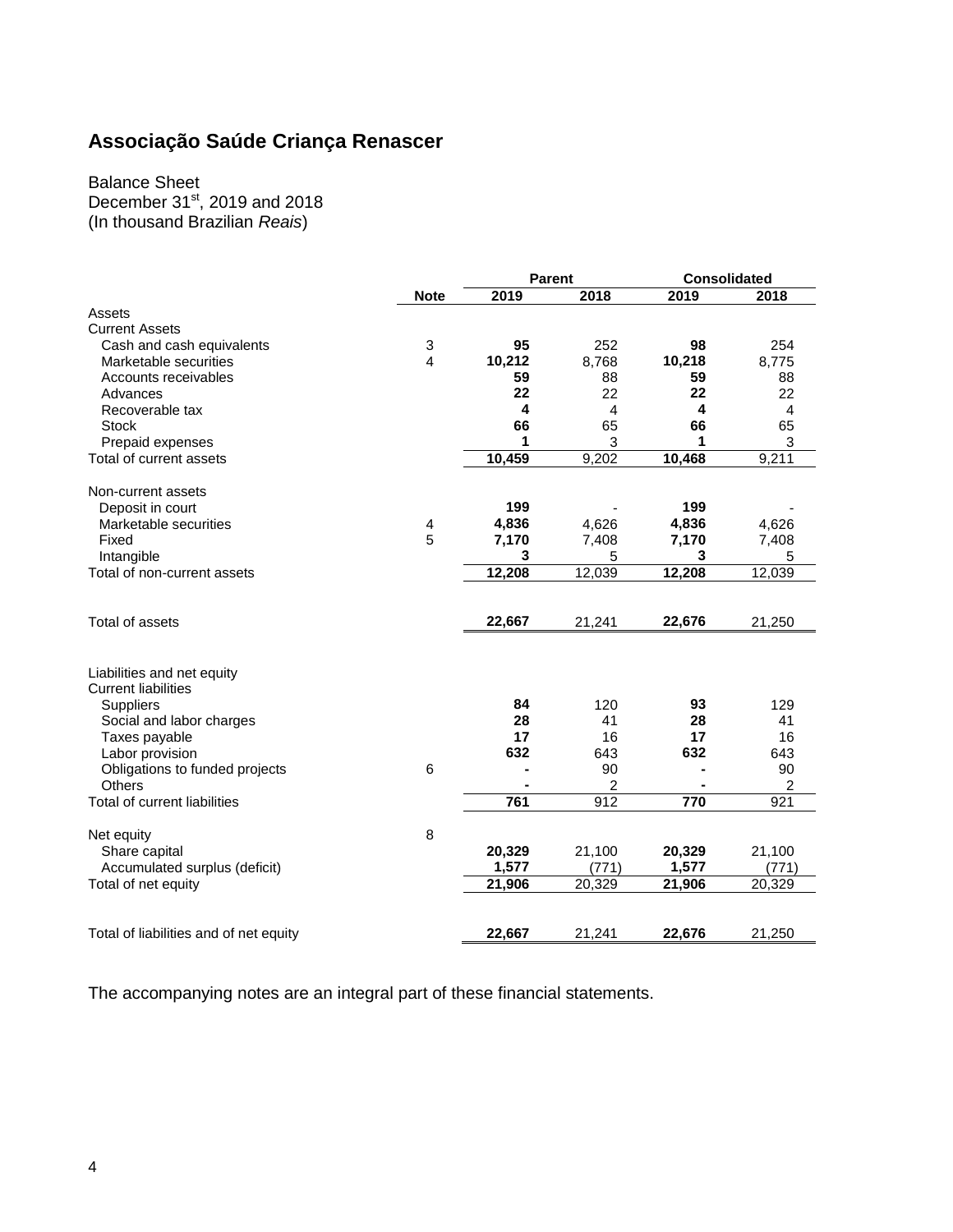#### Income Statements Fiscal year ended on December 31<sup>st</sup>, 2019 and 2018. (In thousand Brazilian *Reais*)

|                                     |             | <b>Parent</b> |          | <b>Consolidated</b> |          |
|-------------------------------------|-------------|---------------|----------|---------------------|----------|
|                                     | <b>Note</b> | 2019          | 2018     | 2019                | 2018     |
| Operating revenues                  | 9           |               |          |                     |          |
| Assistance revenues                 |             | 6,533         | 5,226    | 6,533               | 5,226    |
| Sale of merchandise                 |             | 607           | 656      | 607                 | 656      |
| Other revenues                      |             | 236           | 68       | 236                 | 68       |
|                                     |             | 7,376         | 5,950    | 7,376               | 5,950    |
| Costs                               |             |               |          |                     |          |
| Assistance costs                    | 10          | (3, 496)      | (3, 385) | (3, 496)            | (3, 385) |
| Transformation costs                |             | (604)         | (549)    | (604)               | (549)    |
| Sales costs                         |             | (118)         | (108)    | (118)               | (108)    |
|                                     |             | (4,218)       | (4,042)  | (4,218)             | (4,042)  |
| Gross surplus                       |             | 3,158         | 1,908    | 3,158               | 1908     |
| General and administrative expenses | 11          | (3, 415)      | (3,324)  | (3,507)             | (3, 412) |
| Services rendered                   | 11          | (394)         | (240)    | (394)               | (240)    |
| Operational surplus (deficit)       |             | (651)         | (1,656)  | (743)               | (1,744)  |
| Financial income                    | 12          | 2,314         | 1,287    | 2,406               | 1,375    |
| Financial expenses                  | 12          | (86)          | (402)    | (86)                | (402)    |
| Fiscal year surplus (deficit)       |             | 1,577         | (771)    | 1,577               | (771)    |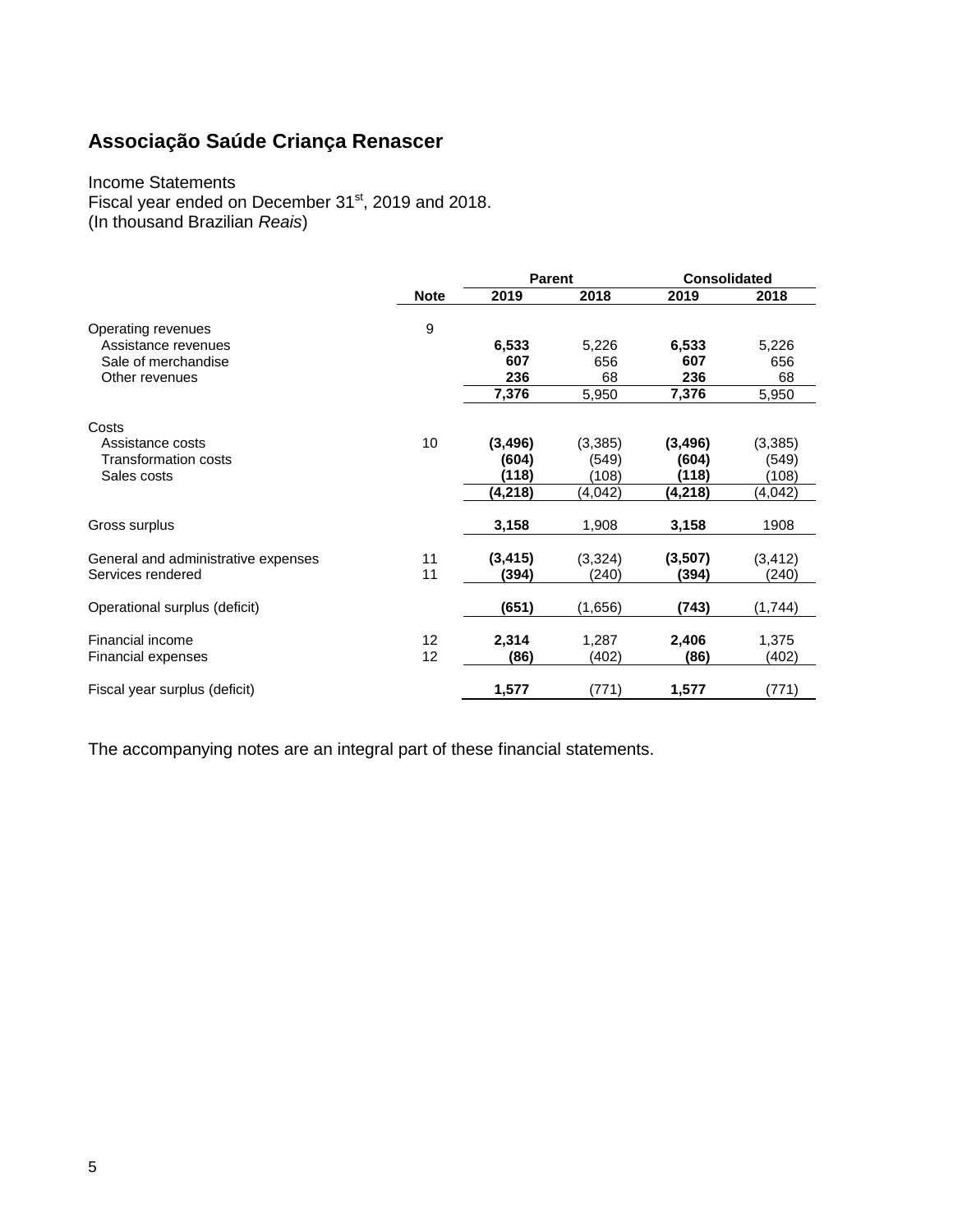Statement of Comprehensive Income Fiscal year ended on December 31<sup>st</sup>, 2019 and 2018. (In thousand Brazilian *Reais*)

|                                                  | <b>Parent and consolidated</b> |      |  |
|--------------------------------------------------|--------------------------------|------|--|
|                                                  | 2019                           | 2018 |  |
| Fiscal year surplus (deficit)                    | 1.577                          |      |  |
| Other comprehensive income                       |                                |      |  |
| Total of comprehensive income of the fiscal year | 1.577                          |      |  |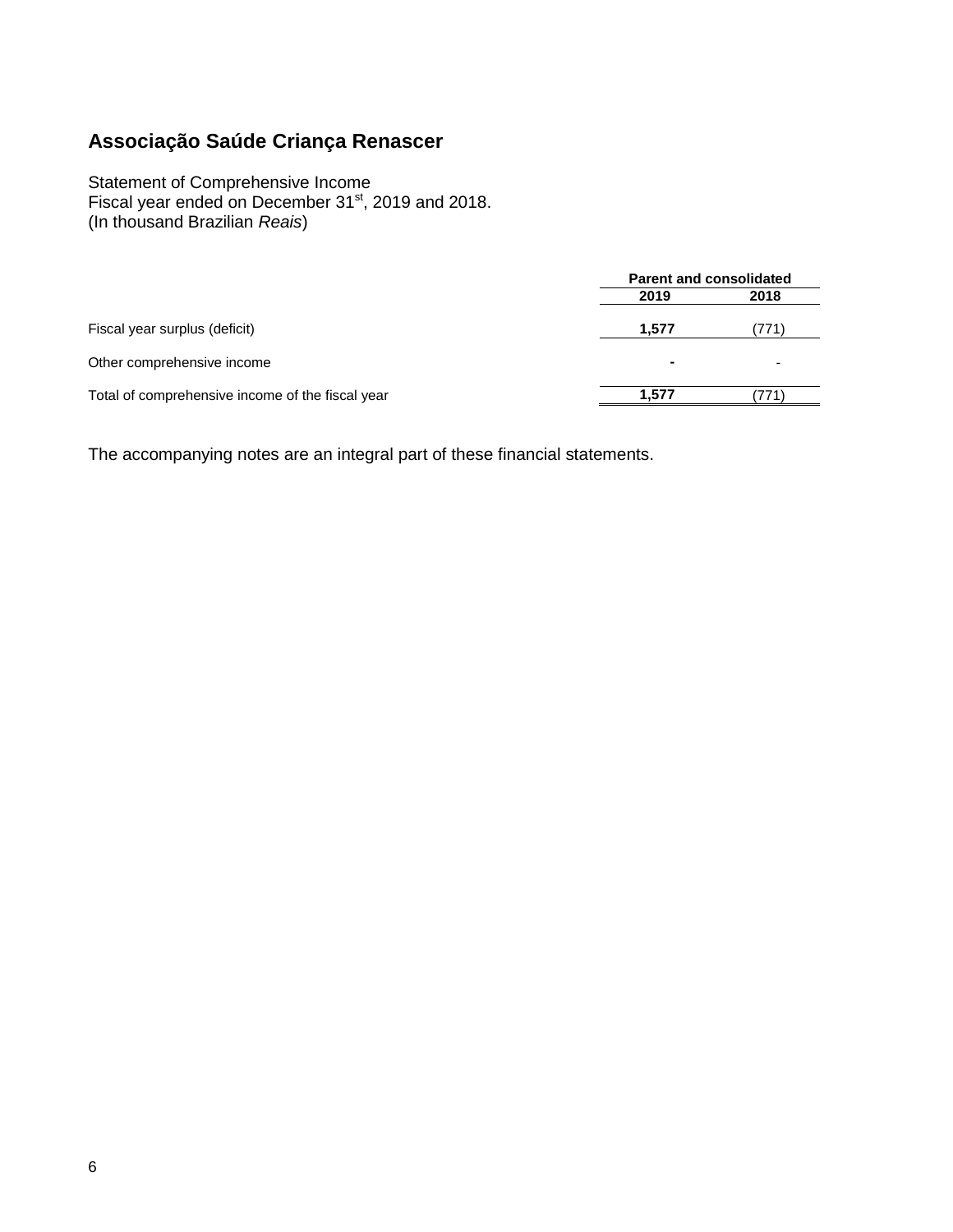#### Statement of Changes in Net Equity Fiscal year ended on December 31<sup>st</sup>, 2019 and 2018. (In thousand Brazilian *Reais*)

|                                                             | Net worth<br>social | Surplus (deficit)<br>accumulated | Total  |
|-------------------------------------------------------------|---------------------|----------------------------------|--------|
| Balance on December 31 <sup>st</sup> , 2017                 | 20.411              | 689                              | 21,100 |
| Incorporation of accumulated surplus<br>Fiscal year surplus | 689                 | (689)<br>(771)                   | (771)  |
| Balance on December 31 <sup>st</sup> , 2017                 | 21,100              | (771)                            | 20,329 |
| Incorporation of accumulated surplus<br>Fiscal year surplus | (771)               | 771<br>1,577                     | 1,577  |
| Balance on December 31 <sup>st</sup> , 2017                 | 20,329              | 1.577                            | 21,906 |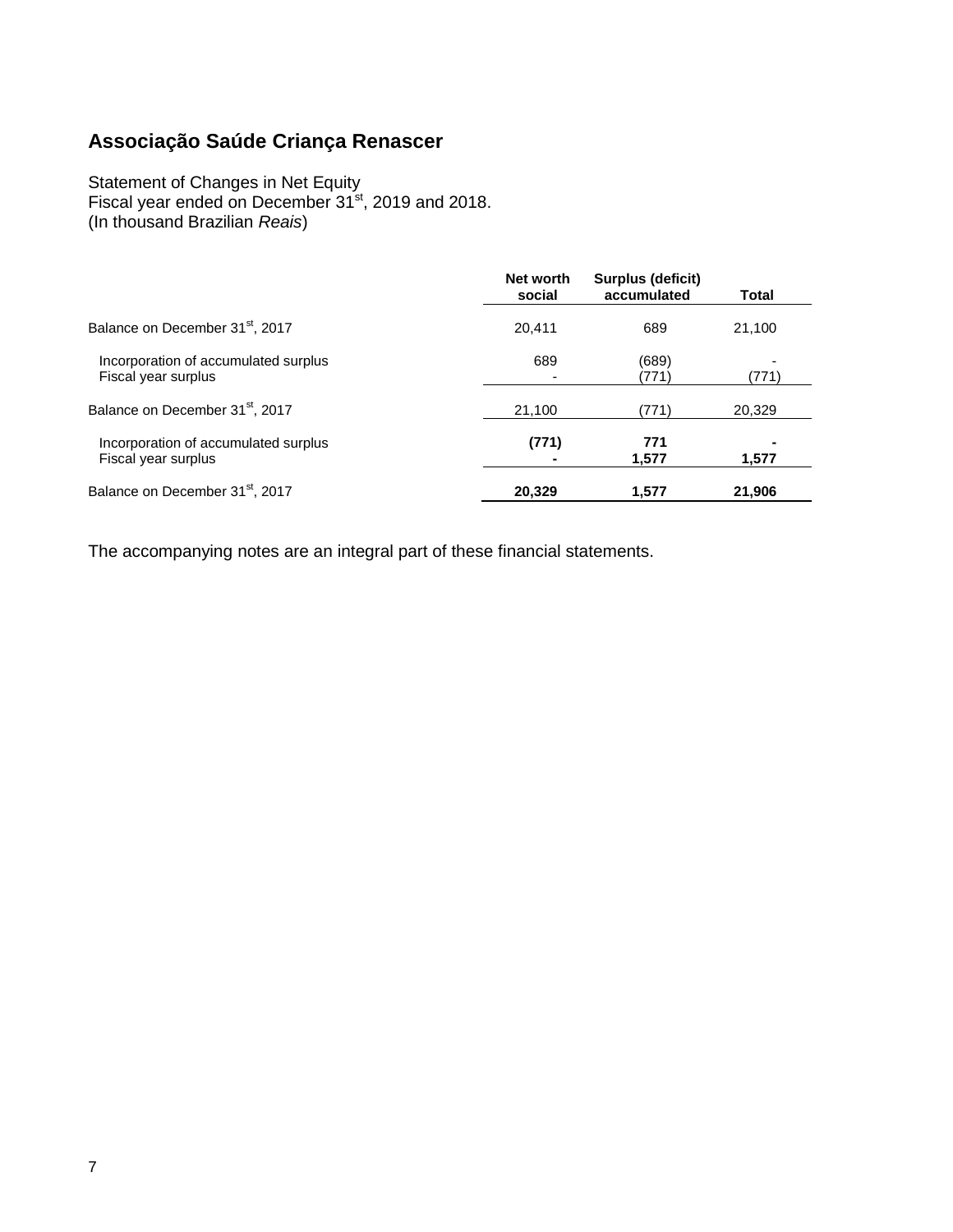#### Cash Flow Statements Fiscal year ended on December 31<sup>st</sup>, 2019 and 2018. (In thousand Brazilian *Reais*)

|                                                                     | Parent       |          | <b>Consolidated</b> |          |
|---------------------------------------------------------------------|--------------|----------|---------------------|----------|
|                                                                     | 2019         | 2018     | 2019                | 2018     |
| Cash flow from social programs                                      |              |          |                     |          |
| Fiscal year surplus (deficit)                                       | 1,577        | (771)    | 1,577               | (771)    |
| Adjustments to reconcile the fiscal year surplus (deficit) with the |              |          |                     |          |
| cash flow deriving from operating activities                        |              |          |                     |          |
| Unrealized gains                                                    | (2, 257)     | (912)    | (2, 256)            | (912)    |
| Gains from the disposal of fixed asset                              | (32)         |          | (32)                |          |
| Depreciation and amortization                                       | 379          | 359      | 379                 | 359      |
| (Increase) Decrease in assets and increase (decrease) in            |              |          |                     |          |
| liabilities                                                         |              |          |                     |          |
| Stock                                                               | (1)          | (13)     | (1)                 | (13)     |
| Accounts receivables                                                | 29           | (3)      | 29                  | (3)      |
| Advances                                                            |              | (6)      |                     | (6)      |
| Prepaid expenses                                                    | $\mathbf{2}$ |          | $\mathbf 2$         |          |
| Deposit in court                                                    | (199)        |          | (199)               |          |
| Suppliers                                                           | (36)         | 8        | (36)                | 8        |
| Taxes payable                                                       | 1            | (3)      | 1                   | (3)      |
| Labor provisions and social charges                                 | (24)         | 450      | (24)                | 450      |
| Obligations to funded projects                                      | (90)         | (212)    | (90)                | (212)    |
| <b>Others</b>                                                       | (2)          |          | (2)                 | 1        |
| Net cash used in operating activities                               | (653)        | (1, 102) | (652)               | (1, 102) |
| Cash flow from investments                                          |              |          |                     |          |
| Redemption of marketable securities                                 | 1,127        | 666      | 1,127               | 666      |
| Investment in marketable securities                                 | (524)        |          | (524)               |          |
| Amount from the sales of fixed assets                               | 32           |          | 32                  |          |
| Purchase of fixed and intangible assets                             | (139)        | (344)    | (139)               | (344)    |
| Net cash generated (used) in investments                            | 496          | 322      | 496                 | 322      |
| Decrease in cash and cash equivalents                               | (157)        | (780)    | (156)               | (780)    |
| Cash and cash equivalents at the beginning of the fiscal year       | 252          | 1,032    | 254                 | 1,034    |
| Cash and cash equivalents at the end of the fiscal year             | 95           | 252      | 98                  | 254      |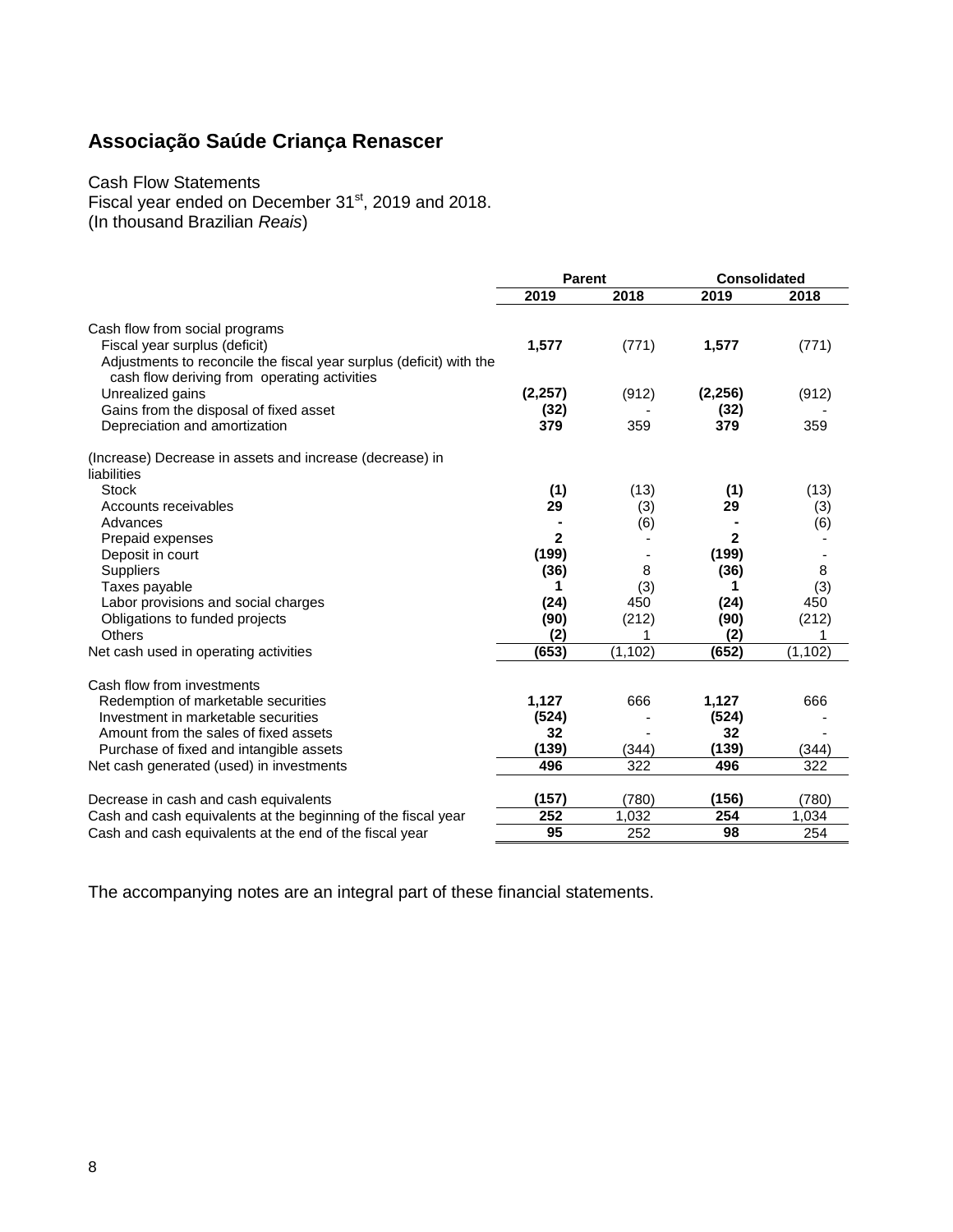Accompanying Notes to the Financial Statements December  $31<sup>st</sup>$ , 2019 and 2018 (In thousand Brazilian *Reais*)

### **1. General Information**

Associação Saúde Criança Renascer ("Associação") is a philanthropic civil society, established and domiciled in Brazil, headquartered in Rio de Janeiro - RJ, established on October 25th, 1991, to perform social assistance and human development activities, offer support to underprivileged children at Hospital da Lagoa and Maternidade Hospital Maria Amélia Buarque de Hollanda, as well as to their families, during their hospitalization time and, most importantly, following hospital discharge. This support occurs when the underprivileged socioeconomic situation of the family is identified. They are referred to the Association through a letter of presentation from the multidisciplinary screening committee at Hospital da Lagoa.

The Association is supported by spontaneous and other kinds of donations made by its members. These donations may be monetary or in items such as food, medicine, clothes, provision of services, etc. In order to better serve families, the Association has implemented several social projects, such as Madrinha, Atendimento (Aconchego), Anzol and Replicação Projects.

To meet their goals, Associação Saúde Criança Renascer is organized around the following areas:

- Social Assistance: Donation of food, medicine, medical devices, etc., in addition to free followup assistance to the families by psychologists, psychiatrists, nutritionists and social workers, and referrals to health centers.
- Citizenship: Help in obtaining documents and social and legal guidance in order to ensure families have access to their basic citizenship rights.
- Housing: Ensuring that the families' homes have the minimum living conditions, such as basic sanitation and walls and roof without infiltration. In short, providing a healthy environment where the children can recover and be healthy.
- Education: Raising the awareness of the families on how important education is for the future of children and parents, following-up children's school life and supporting whenever needed.
- Income Generation: Vocational courses based on the interests and skills of the heads of the families, aiming at their self-support and independence.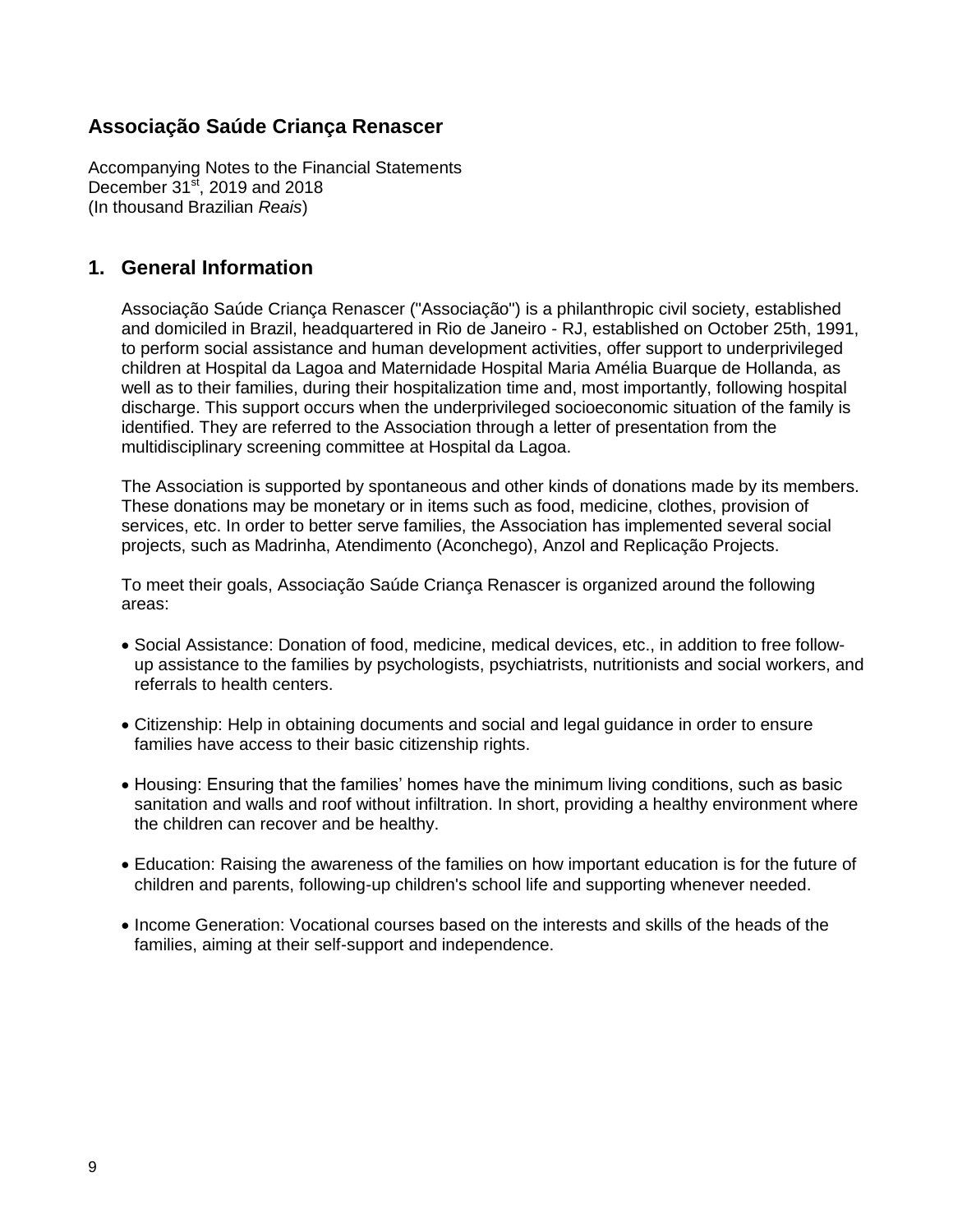Accompanying Notes to the Financial Statements - Cont'd December  $31<sup>st</sup>$ , 2019 and 2018 (In thousand Brazilian *Reais*)

### **1. General Information** - Cont'd

Associação Saúde Criança Renascer is exempt from income and social security taxes, in accordance with Law No. 9,532 / 97, which sets forth in its Art.15 that the Association must fully meet the following conditions in order to be entitled to this exemption:

- (a) Not to pay, in any way, the members of their Board of Directors for services provided.
- (b) To fully invest their resources in maintaining and developing their social objectives.
- (c) To keep a complete record of their income and expenses in books covered with formalities that ensure their accuracy.
- (d) To keep in good order, for a period of five years, as of the issuing date, the documents that prove the origin of their revenues and the payment of expenses, as well as the performance of any other act or operation that may change their equity situation.
- (e) To submit their income statement every year.

As of April 9<sup>th</sup>, 2020, Associação Saúde Criança started using the trade name Instituto Dara Saúde e Desenvolvimento Humano ("Dara").

#### COVID-19

On January 30<sup>th</sup>, 2020, the World Health Organization (WHO) declared COVID-19 as a global health emergency since the virus was spreading unexpectedly quickly and crossing the borders of the Asian countries. In February, the Ministry of Health of Brazil confirmed the first case in the country, leading to the adoption of the state of public calamity, acknowledged by Legislative Decree no. 6, of 2020, impacting all economic activities.

Since the beginning of the pandemic, we have developed a new way of working but without renouncing the wholeness of our actions, based on the knowledge of almost three decades fighting poverty.

At first, we organized a task force to distribute medicines and milk to large part of the families we assist, enough to last for three months.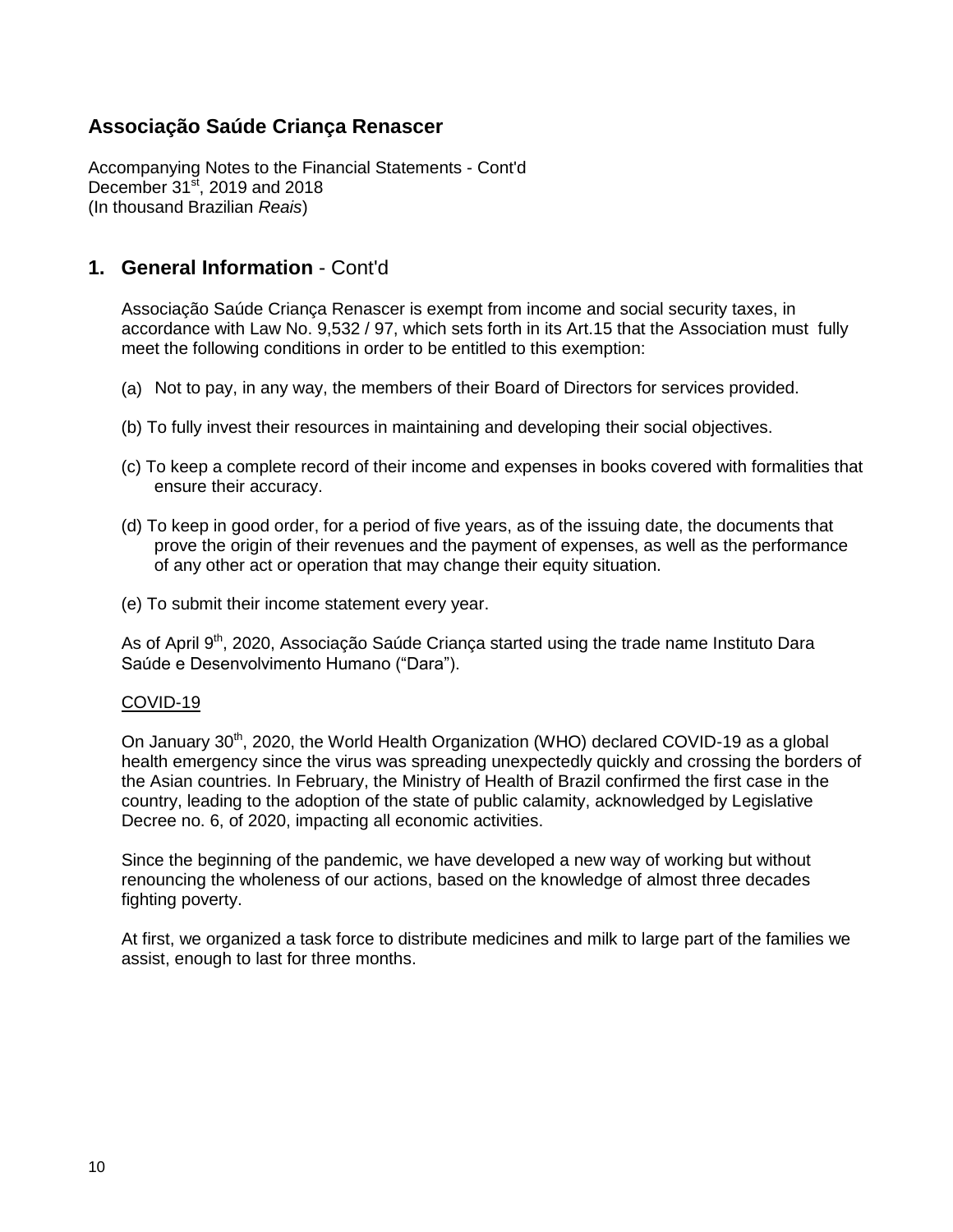Accompanying Notes to the Financial Statements - Cont'd December  $31<sup>st</sup>$ , 2019 and 2018 (In thousand Brazilian *Reais*)

### **1. General Information** - Cont'd

COVID-19 - Cont'd

And, shortly after, we have implemented the following protocols:

 Protocol for Families Assistance: Aiming at mitigating the risk of transmission, social, nutritional, psychological, educational and legal assistance started to take place through video calls, cell phones and messaging applications.

We added a voucher for cleaning products and prevention guidelines to the items normally distributed.

- Operation Protocol: To ensure the health of our employees and volunteers, we decentralized the purchase of medicines and medical supplies, adopted direct delivery, adjusted activities and decided on work from home for the fund raising, communication, knowledge and administration departments.
- Financial Liquidity Protocol of the Institution: We decided to postpone the second phase of the construction of our center of excellence and to discontinue the product sector that had been in deficit, aiming at protecting the cash and focusing on our main activity. In addition to that, we have opted for the deferral of taxes to meet government standards.

We believe that this turbulent period will last for a few more months. However, we cannot abandon our mission that has a systematic impact on the vulnerable layer of the society and help to break the intergenerational cycle of poverty.

### **2. Summary of Key Accounting Policies**

Below are the key accounting policies applied in the preparation of these financial statements. These policies were applied consistently in the fiscal years presented, unless otherwise indicated.

#### **2.1. Basis for Preparation and Presentation**

Entity's individual and consolidated financial statements for the fiscal years ended December 31st, 2019 and 2018 have been prepared and are presented in accordance with accounting practices in place in Brazil, which include the Pronouncements, Guidelines and Interpretations issued by the Brazilian Accounting Pronouncements Committee (CPC) and the provisions applicable to non-profit entities, issued by the Brazilian Federal Accounting Council (CFC), in particular ITG 2002 (R1) - Non-profit Entities, dated September 21st, 2012.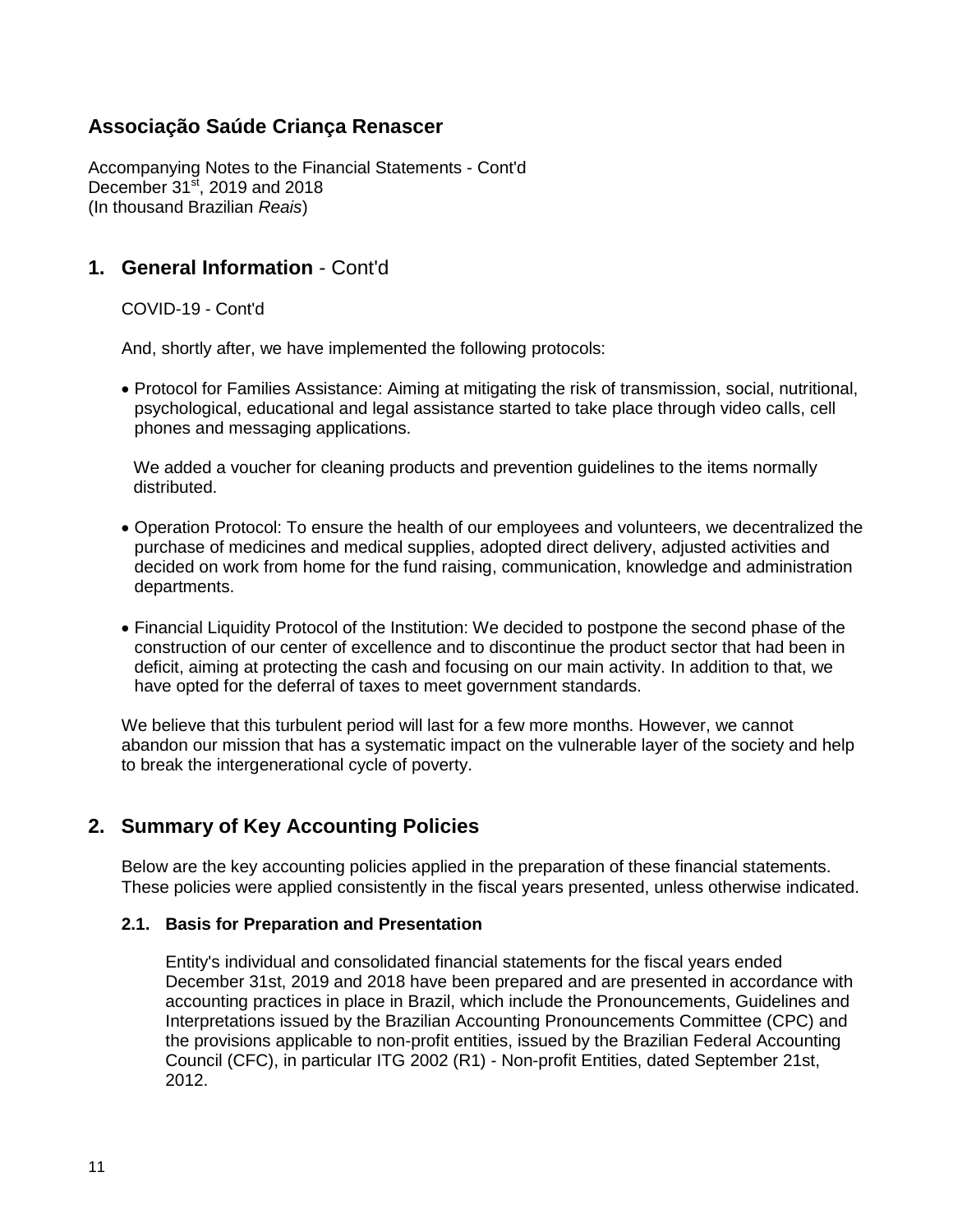Accompanying Notes to the Financial Statements - Cont'd December  $31<sup>st</sup>$ , 2019 and 2018 (In thousand Brazilian *Reais*)

# **2. Summary of Key Accounting Policies**--Cont'd

#### **2.1. Basis for Preparation and Presentation**--Cont'd

The preparation of individual and consolidated financial statements in accordance with the aforementioned standards requires the use of certain accounting estimates and also the judgment by the management of the Association in applying accounting policies, however, with no areas or situations of greater complexity that require a higher level of judgment or significant estimates for these financial statements.

The issuing of the individual and consolidated financial statements of Associação Saúde Criança Renascer for the fiscal year ended on December 31st, 2019 was authorized by their Executive Board on June 12<sup>th</sup>, 2020.

#### **2.2. Consolidation**

The Association has an exclusive fund and, therefore, submitted consolidated financial statements, which include the consolidation of this fund. The Association has no controlled entities.

#### **2.3. Functional Currency and Reporting Currency**

These financial statements are submitted in Brazilian Reais, which is both the functional and the reporting currency of the Association.

#### **2.4. Cash and Cash Equivalents**

Cash and cash equivalents are cash on hand and bank deposits, stated at cost, and shortterm and highly liquid financial investments with low exposure to risks of change in value, stated at cost plus income earned up to the balance sheet date, with the corresponding entry being the income of the fiscal year.

#### **2.5. Financial Assets**

#### 2.5.1 Classification

At the initial reporting, the Association classifies their financial assets under the following categories: measured at fair value through profit or loss and loans and receivables. Classification depends on the purpose for which the financial assets

were purchased in the first place.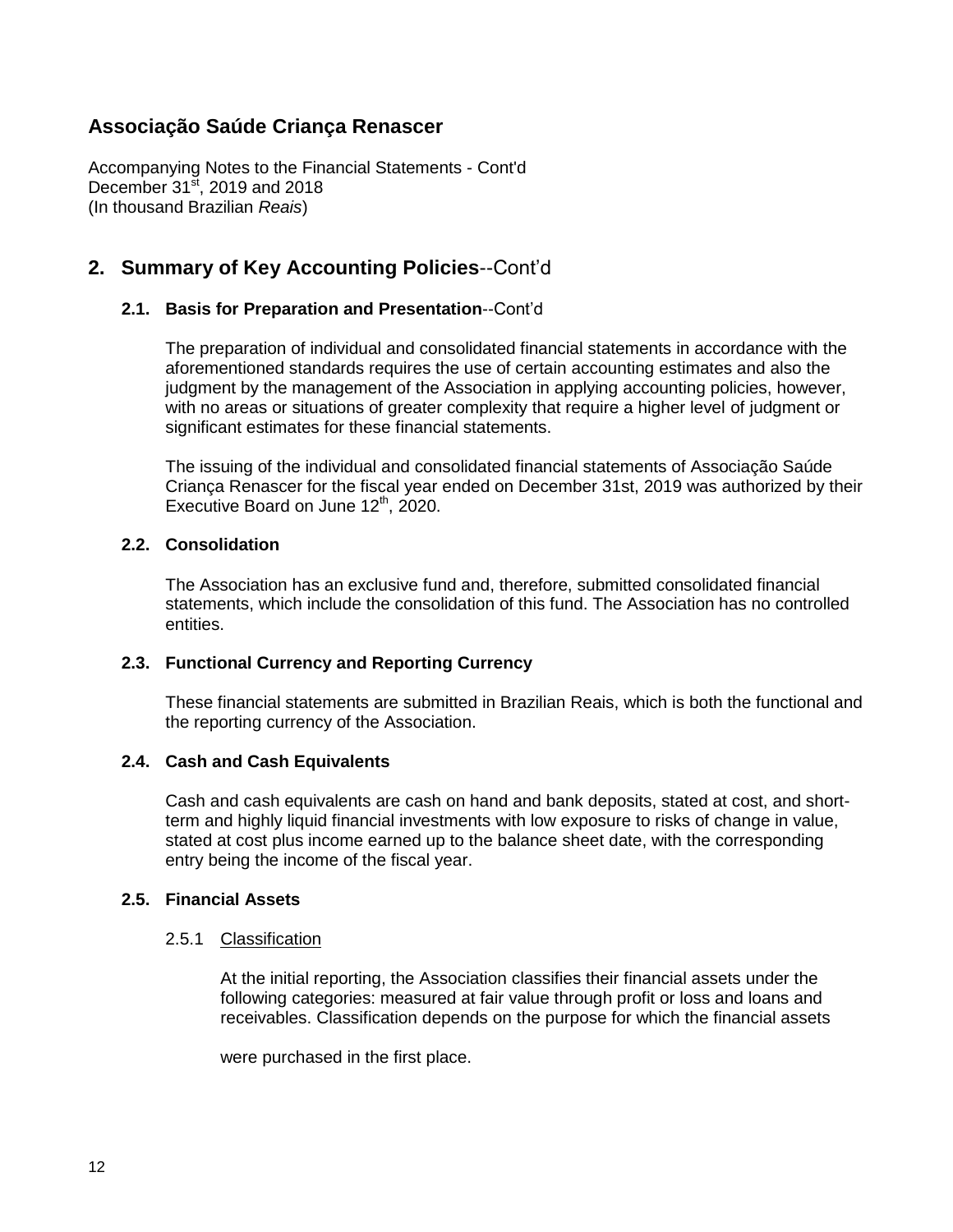Accompanying Notes to the Financial Statements - Cont'd December  $31<sup>st</sup>$ , 2019 and 2018 (In thousand Brazilian *Reais*)

### **2. Summary of Key Accounting Policies**--Cont'd

#### **2.5. Financial Assets**--Cont'd

#### 2.5.1 Classification--Cont'd

a) *Financial Assets at Fair Value Through Profit or Loss*

Financial assets at fair value through profit or loss are financial assets held for trading. A financial asset is classified under this category if it were purchased, mainly, to be sold in the short term. Assets in this category are classified as current assets and represented by cash and cash equivalents, and by marketable securities.

#### B) *Loans and Receivables*

Loans and receivables are non-derivative financial assets with fixed or determinable payments, which are not quoted in an active market. They are submitted as current assets, except those with a maturity of more than 12 months after the balance sheet issuing date (which are classified as non-current assets). They are represented by receivables, basically referring to credit card sales.

#### 2.5.2 Recognition and Measurement

Purchases and sales of financial assets are usually recognized on the trade date. Investments are initially recognized at fair value, plus transaction costs for all financial assets not classified at fair value through profit or loss. Financial assets at fair value through profit or loss are initially recognized at fair value and the transaction costs are charged to the income statement. Financial assets are written off when the rights to receive cash flows have expired or have been transferred. For the latter, provided the Association has transferred all risks and benefits of ownership. Financial assets measured at fair value through profit or loss are then accounted for at fair value. Loans and receivables are accounted for at amortized cost, using the effective interest method.

Gains or losses arising from changes in the fair value of financial assets measured at fair value through profit or loss are submitted under "Financial Income, Net", in the period in which they happened, in the income statement.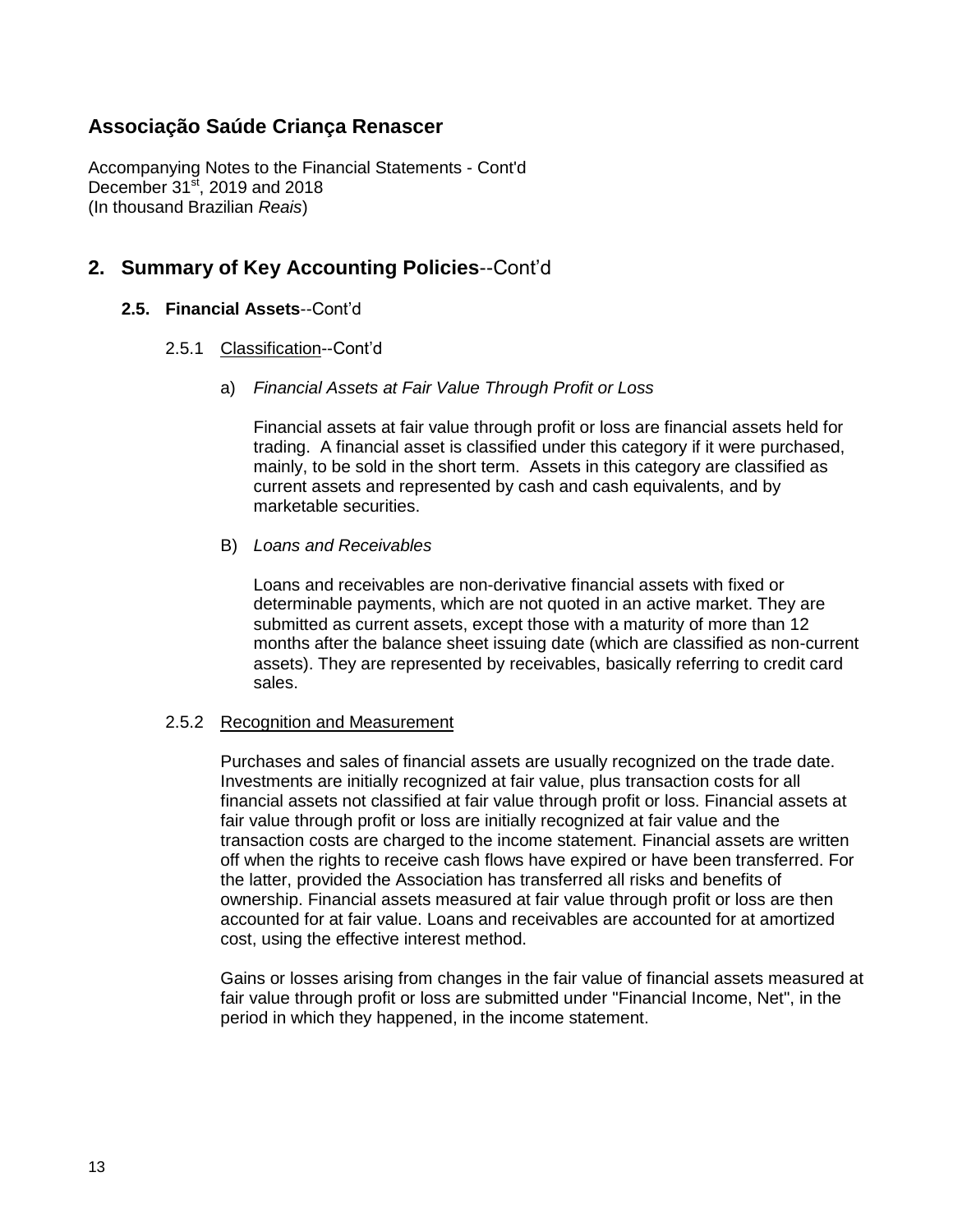Accompanying Notes to the Financial Statements - Cont'd December  $31<sup>st</sup>$ , 2019 and 2018 (In thousand Brazilian *Reais*)

### **2. Summary of Key Accounting Policies**--Cont'd

#### **2.5. Financial Assets**--Cont'd

#### 2.5.2 Recognition and Measurement--Cont'd

Dividends on financial assets measured at fair value through profit or loss are recognized in the income statement as part of "Financial Income, Net", when the right of the Association to receive dividends is established.

The fair values of publicly listed investments are based on current purchase prices. If the market for a financial asset (and for securities not listed on a stock exchange) is not active, the Association establishes fair value through valuation techniques. These techniques include the use of recent transactions with third parties, reference to other instruments that are substantially similar, analysis of discounted cash flows and option pricing models that make the most of market-generated data and rely as little as possible on data generated by the own management of the Association.

#### 2.5.3 Impairment of Financial Assets

#### a) *Assets Measured at Amortized Cost*

On the date of each balance sheet, the Association assesses whether there is objective evidence that a financial asset or a group of financial assets is impaired. An asset or a group of financial assets is impaired and losses by impairment occur only if there is objective evidence of impairment as a result of one or more events that took place after the initial recognition of the assets (a "loss event") and that loss event (or events) impacts on the estimated future cash flows of the financial asset or group of financial assets that can be reliably estimated.

The amount of the impairment loss is measured as the difference between the book value of the assets and the current value of estimated future cash flows (except for future credit losses that have not been incurred) discounted at the original effective interest rate of the financial assets. The book value of the asset is reduced and the loss amount is recognized in the income statement of the Association.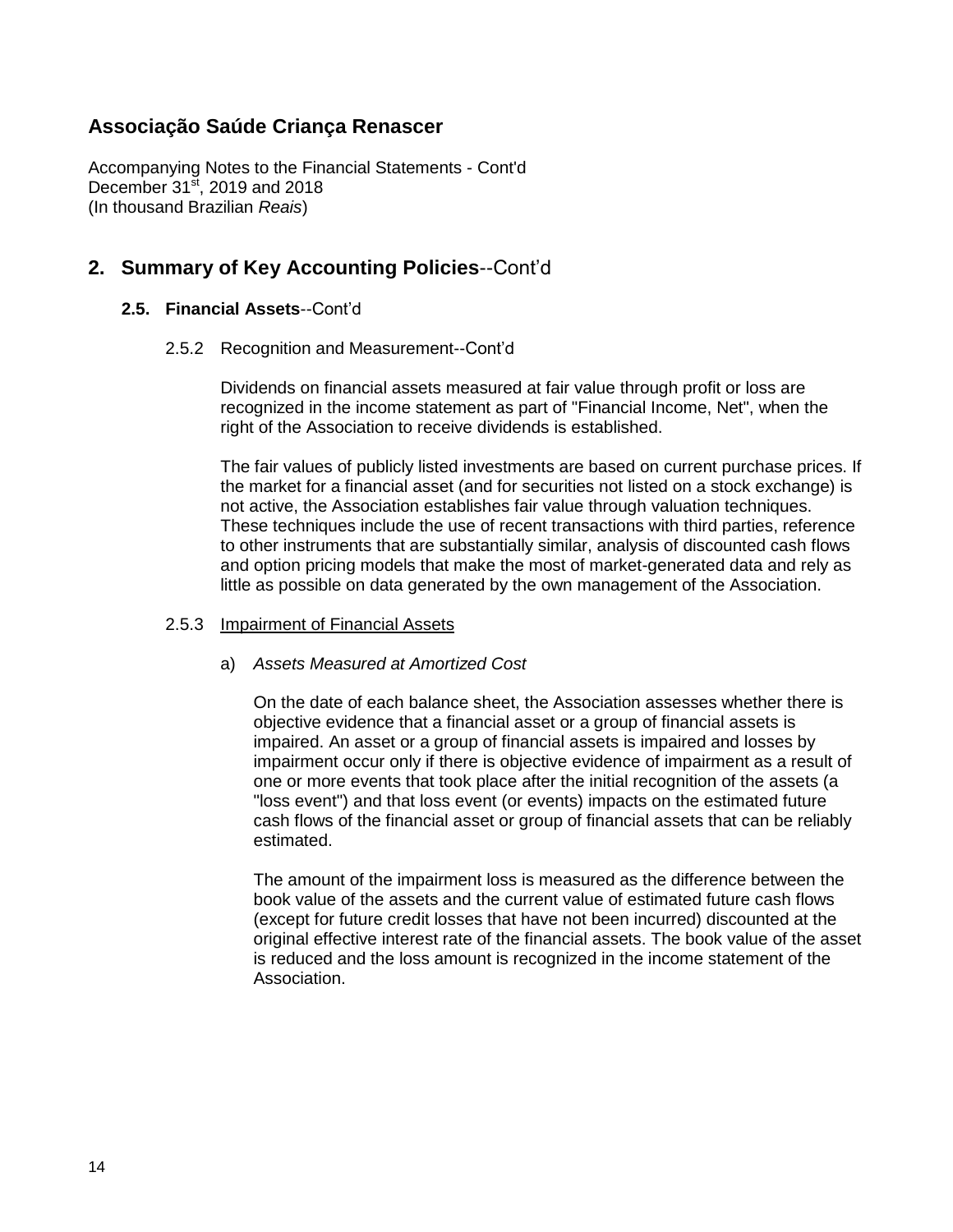Accompanying Notes to the Financial Statements - Cont'd December  $31<sup>st</sup>$ , 2019 and 2018 (In thousand Brazilian *Reais*)

### **2. Summary of Key Accounting Policies**--Cont'd

#### **2.5. Financial Assets**--Cont'd

#### 2.5.4 Derivative financial instruments

There were no transactions of derivative financial instrument during the 2019 fiscal year.

#### **2.6. Stock**

Stocks represented by purchased supplies and finished products related to the Anzol Project were valued at their cost or realizable value, minus –when applicable– a provision for potential losses when they are realized, being represented by a specific corresponding entry in the income statement of the fiscal year.

#### **2.7. Fixed Asset**

Items listed under fixed assets are stated at historical cost of acquisition minus the depreciation and any accumulated non-recoverable loss. The historical cost includes expenses directly attributable to preparing the asset for its intended use by the Management.

Depreciation is calculated using straight line depreciation based on the estimated useful lives of the assets.

#### **2.8. Intangible Assets**

#### **Software**

Software licenses are capitalized based on costs incurred at purchase and when preparing them for use. The same criteria apply for software made to order for the Association. These costs are amortized over the estimated useful life of the software. The costs associated to software maintenance are recognized as expense, as incurred.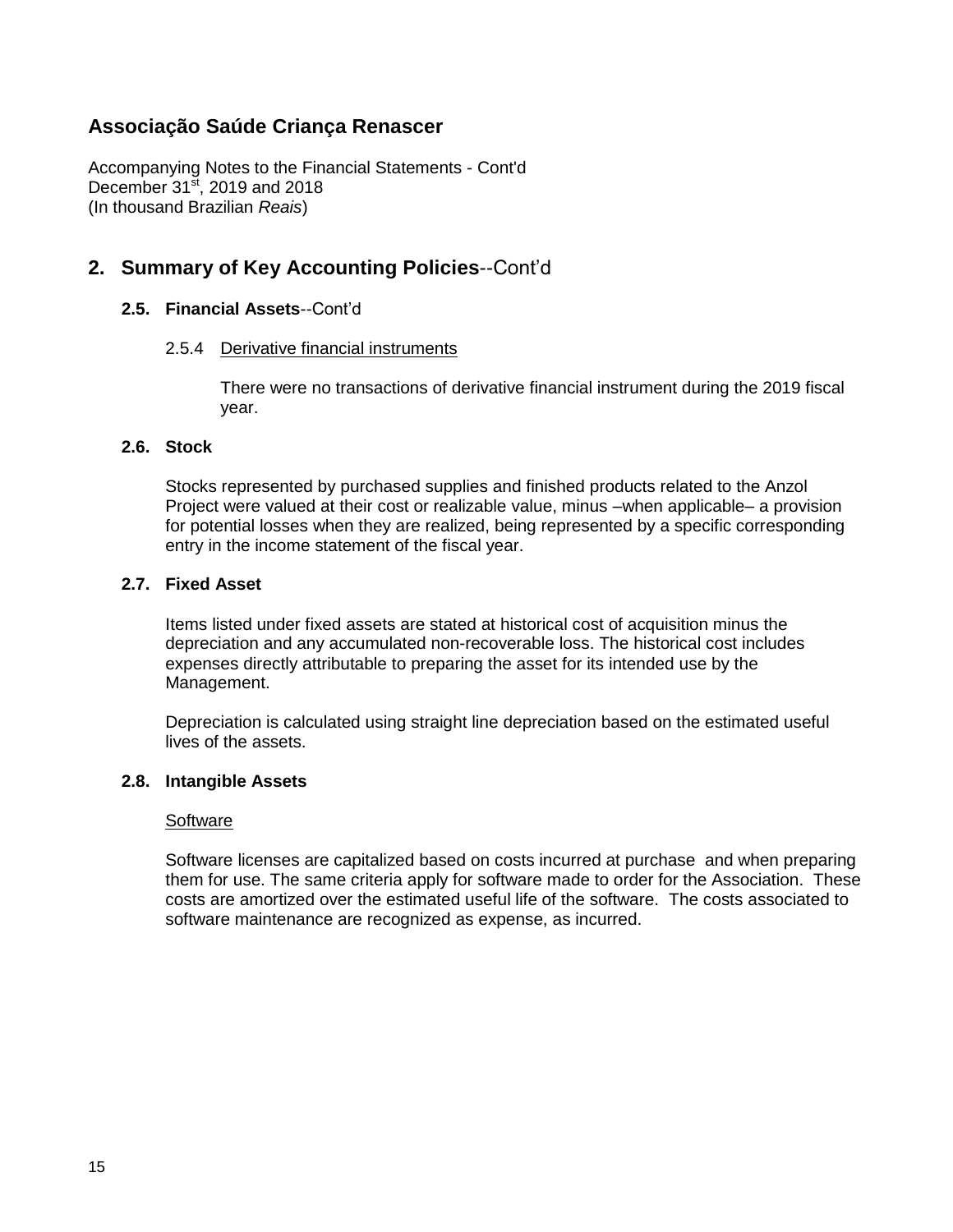Accompanying Notes to the Financial Statements - Cont'd December  $31<sup>st</sup>$ , 2019 and 2018 (In thousand Brazilian *Reais*)

## **2. Summary of Key Accounting Policies**--Cont'd

#### **2.9. Provisions and Current and Non-Current Liabilities**

A provision is recognized in the balance sheet when the Association has a legal or constituted obligation as a result of a past event and it is likely that an economic resource will be required to settle such obligation. Provisions are recorded based on the best estimates of the risk involved.

Current and non-current liabilities are stated at their known or estimated amounts plus when applicable- the corresponding charges and monetary variations incurred up to the balance sheet date.

#### **2.10. Obligations to Funded Projects**

The contributions to the projects of the Association made by the sponsors (agreements) are recorded under liability accounts and deducted by the expenses incurred for each project at the end of each month, having the income account of funded projects as the corresponding entry. Such policy is applied by the contractual obligation of the Management of the Association to comply with rules regarding the use of donations as well as an obligation to render accounts, which are analyzed and submitted to sponsors' approval.

Accordingly, the expenses and costs incurred in sponsors' projects, managed by the Association, are recognized in the same proportion as the revenues so that at the end of the fiscal year, such revenues and expenses do not impact the results of the year of the Association.

#### **2.11. Calculation of the Fiscal Year Surplus and Recognition of Revenues from Donations**

The fiscal year surplus is determined in compliance with the accrual-based accounting regime.

Revenues from donations and voluntary contributions from third parties originate from donations from both individuals and legal entities and are accounted for when received, since it is impossible to previously determine their exact amount and dates. They are used in the educational projects the Association offers.

The Association recognizes revenue when: (i) The amount of the revenue can be reliably measured; (ii) The future economic benefits will likely be directed to the Association and (iii) When specific criteria have been met for each of the activities by the Association, as described below.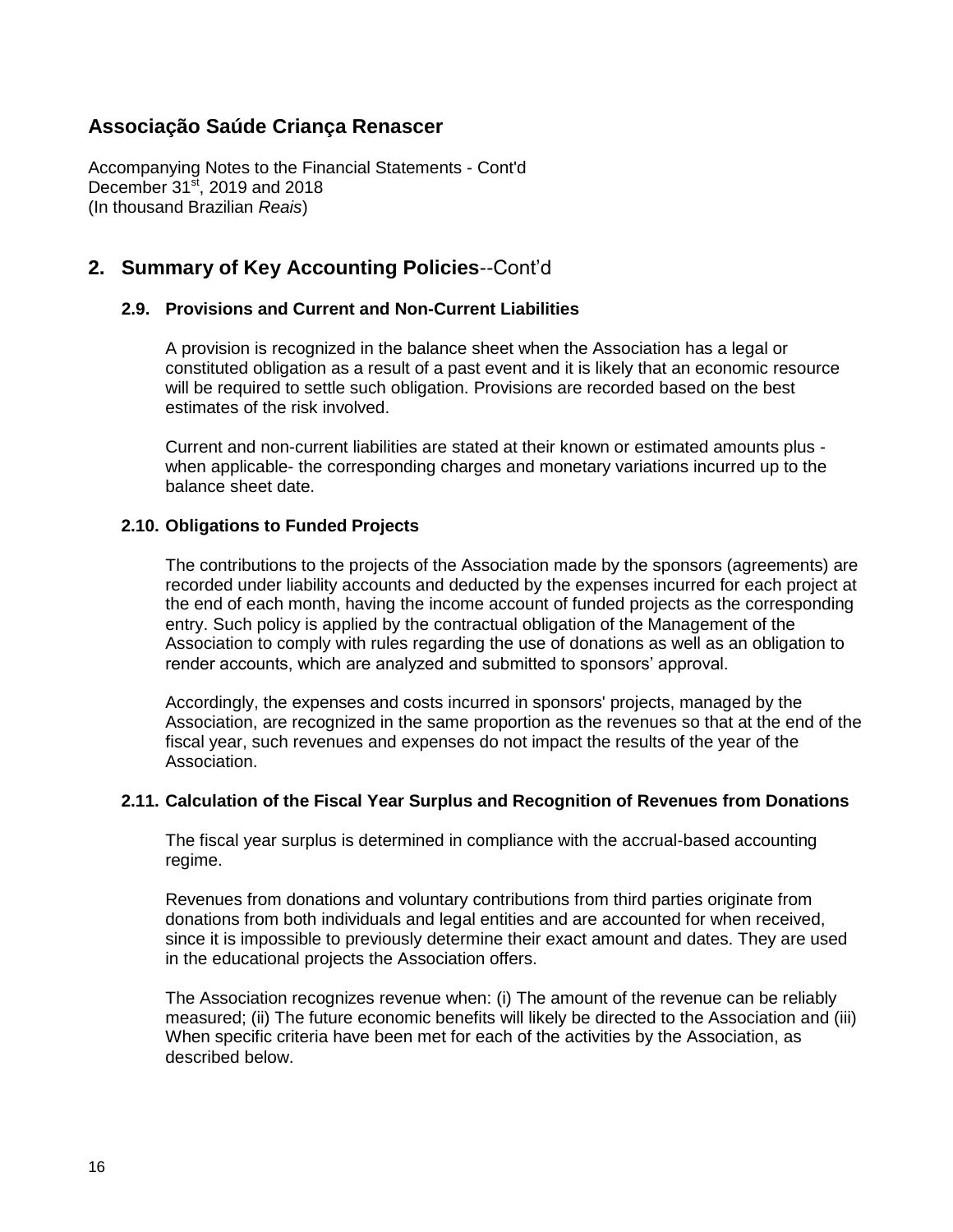Accompanying Notes to the Financial Statements - Cont'd December  $31<sup>st</sup>$ , 2019 and 2018 (In thousand Brazilian *Reais*)

## **2. Summary of Key Accounting Policies**--Cont'd

#### **2.11. Calculation of the fiscal year surplus and recognition of revenues from donations**-- Cont'd

#### a) Donations and Linked Agreements

Donations received linked to projects are recorded, upon receipt, under liabilities (Deferred Income) and are appropriated to the income on monthly and linear basis, as the funds are invested in accordance with the rules stipulated by the donor/sponsor.

#### b) Revenues from the Sale of Merchandise

Revenue from the sale of merchandise is recognized when the ownership and risks are transferred to a third party at the gross value of the products minus unconditional discounts and returns. The item is originally from the Anzol Project, a project created to assist the Aconchego Project, aiming at empowering families trained in sewing.

#### c) Financial Income

Basically, financial income includes interest income on financial investments. Financial income is recognized using the effective interest rate method.

#### d) Gratuities

The Interpretation - ITG 2002 (R1) of the Brazilian Federal Accounting Council (CFC) determines the accounting measurement and recognition of the benefits granted for free, such as: volunteer work, exemption from paying real estate property rent, tax exemptions and contributions.

- (i) The value of volunteer work is measured by the Association's management based on values available on the market and practiced by the Association in similar services. The amount calculated for the fiscal year of 2019 was BRL 508 (BRL 530 in 2018).
- (ii) The amount of the federal tax exemption and contributions is calculated based on the assumed profit method, as well as based on the total revenue received by the Association. The amount calculated for the fiscal year of 2019 was BRL 1,775 (BRL 1,258 in 2018).

None of the amounts above had the corresponding cash disbursement and were recognized, in 2019, as revenue and expense/cost in the statement of surplus, in equal amounts, with no effect on the surplus for the fiscal year.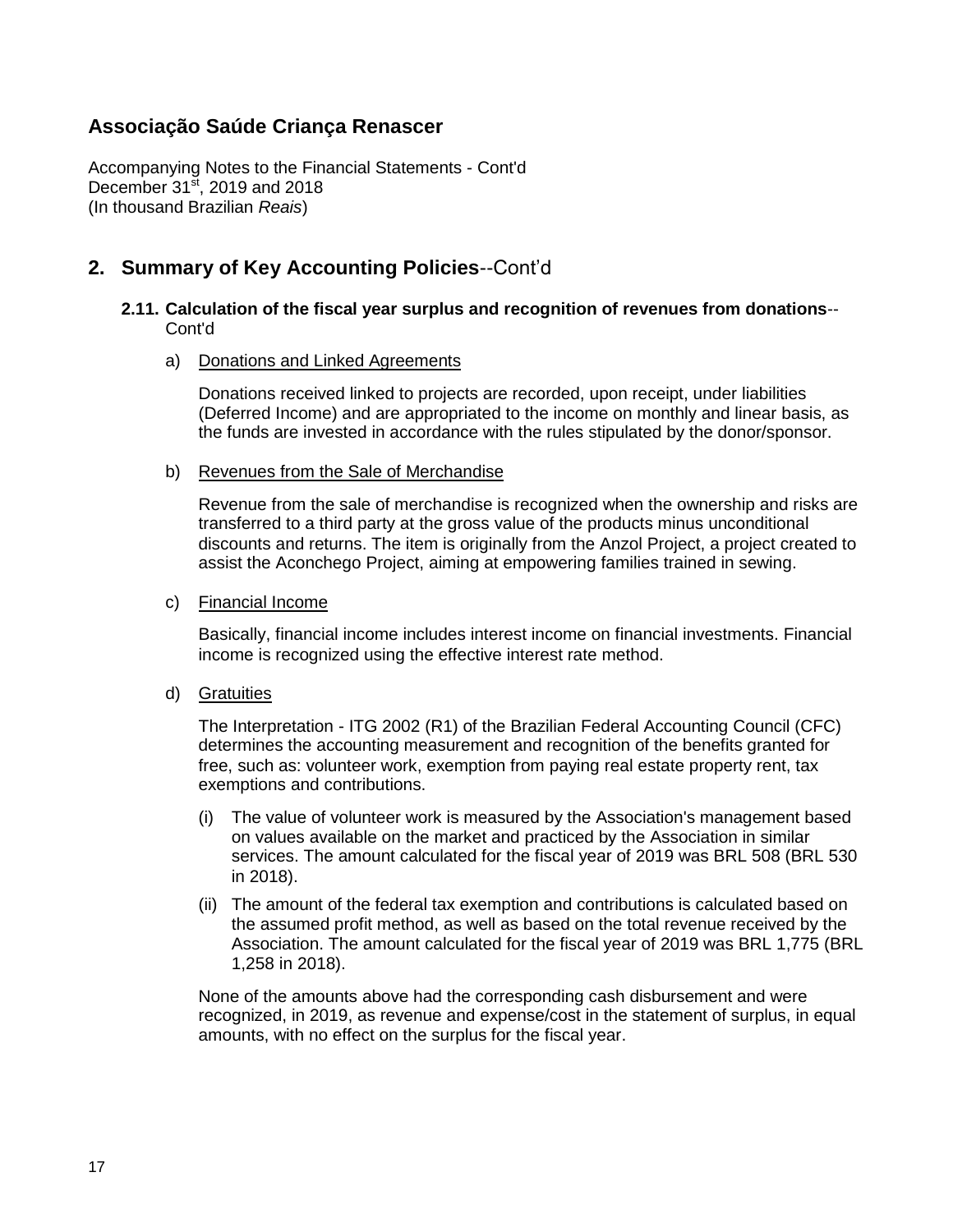Accompanying Notes to the Financial Statements - Cont'd December  $31<sup>st</sup>$ , 2019 and 2018 (In thousand Brazilian *Reais*)

# **2. Summary of Key Accounting Policies**--Cont'd

#### **2.12. Taxes and Contributions**

The Association is exempt from paying Income Tax, Social Security Contribution and Contribution to Social Security Financing Contribution (COFINS).

#### **2.13. Statement of Cash Flow**

The statements of cash flow were prepared in accordance with the indirect method

### **3. Cash and Cash Equivalents**

|                              | <b>Parent</b> |      | <b>Consolidated</b> |      |
|------------------------------|---------------|------|---------------------|------|
|                              | 2019          | 2018 | 2019                | 2018 |
| Cash                         |               | 14   |                     | 14   |
| <b>Banks</b>                 |               | 73   |                     | 73   |
| <b>Financial investments</b> | 85            | 165  | 88                  | 167  |
|                              | 95            | 252  | 98                  | 254  |

Short-term, high liquidity financial investments are readily convertible into a known amount of cash and subject to an insignificant risk of change in value. The Association has financial investments in Interbank Deposit (DI) and Bank Deposit Certificate (CDB) investment funds.

### **4. Marketable Securities**

|                            | <b>Parent</b> |        |        | <b>Consolidated</b> |
|----------------------------|---------------|--------|--------|---------------------|
|                            | 2019          | 2018   | 2019   | 2018                |
| Saúde Criança FIM          |               |        |        |                     |
| Commitment transactions    | 157           | 107    | 157    | 107                 |
| Shares in investment funds | 10,061        | 8,668  | 10.061 | 8,668               |
| Government bonds           | 4,836         | 4.626  | 4,836  | 4,626               |
| Amounts payable            | (9)           | (9)    |        |                     |
| Cash on hand               |               |        |        |                     |
|                            | 15,048        | 13,394 | 15.054 | 13.401              |
| Short-term                 | 10.212        | 8,768  | 10.218 | 8,775               |
| Long-term                  | 4,836         | 4.626  | 4,836  | 4,626               |

The Saúde Criança Multi Market Investment Fund (FIM - Fundo de Investimento Multimercado) is an exclusive investment of the Association and part of the "Renascer para Sempre" Project, which purpose is to strengthen the equity sustainability of the Association, through a long-term policy, ensuring the minimum financial stability for good institutional performance, without depending on the inconsistency of the donations.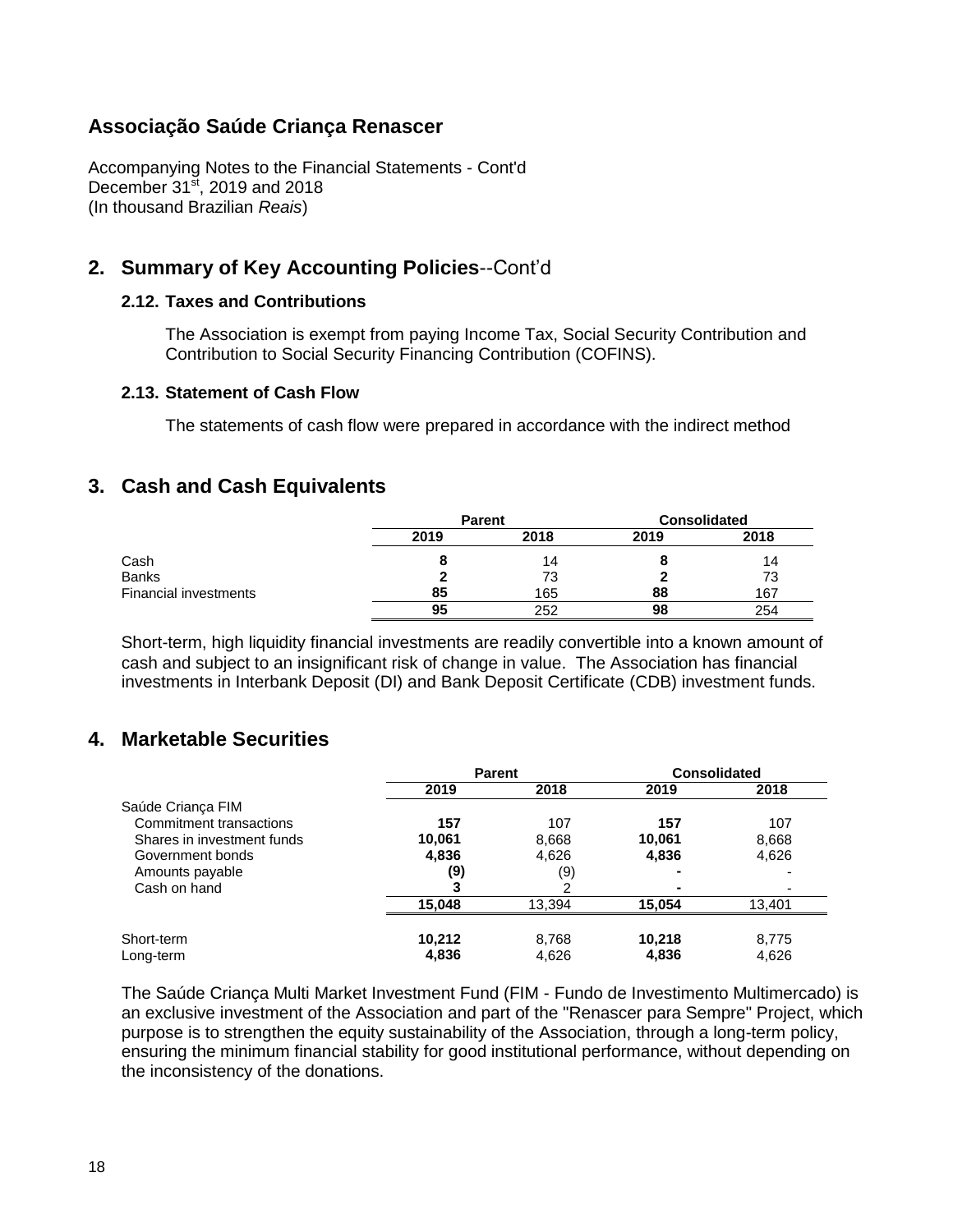Accompanying Notes to the Financial Statements - Cont'd December  $31<sup>st</sup>$ , 2019 and 2018 (In thousand Brazilian *Reais*)

# **5. Fixed Assets**

|                         | Year                |       | 2019                |            | 2018       |
|-------------------------|---------------------|-------|---------------------|------------|------------|
|                         | <b>Depreciation</b> |       | Accumulated         |            |            |
|                         | Fee                 | Cost  | <b>Depreciation</b> | <b>Net</b> | <b>Net</b> |
| <b>Buildings</b>        | 4%                  | 8.344 | (1, 413)            | 6,931      | 7,261      |
| <b>Facilities</b>       | 10%                 | 226   | (124)               | 102        | 122        |
| Machinery and equipment | 10%                 | 78    | (70)                | 8          | 9          |
| Vehicles                | 20%                 | 44    | (4)                 | 40         |            |
| Computer equipment      | 20%                 | 265   | (180)               | 85         | 10         |
| Communication equipment | 20%                 | 15    | (11)                |            | 6          |
|                         |                     | 8.972 | (1,802)             | 7.170      | 7.408      |

#### **Movements**

|                         | Year<br><b>Depreciation</b> |       |                     |                     |       |
|-------------------------|-----------------------------|-------|---------------------|---------------------|-------|
|                         | Fee                         | 2018  | <b>Acquisitions</b> | <b>Depreciation</b> | 2019  |
| <b>Buildings</b>        | 4%                          | 7.261 | $\blacksquare$      | (330)               | 6,931 |
| <b>Facilities</b>       | 10%                         | 122   |                     | (22)                | 102   |
| Machinery and equipment | 10%                         | 9     |                     | (1)                 | 8     |
| Vehicles                | 20%                         |       | 44                  | (4)                 | 40    |
| Computer equipment      | 20%                         | 10    | 93                  | (18)                | 85    |
| Communication equipment | 20%                         | 6     | $\blacksquare$      |                     | 4     |
|                         |                             | 7.408 | 139                 | (377)               | 7.170 |

(\*) Two vehicles that have been completely depreciated in previous years were sold in 2019 for BRL 32.

|                                       | Fee<br>Year<br>depreciation | 2017  | <b>Acquisitions</b>      | <b>Depreciation</b> | 2018  |
|---------------------------------------|-----------------------------|-------|--------------------------|---------------------|-------|
|                                       | 4%                          | 7,306 | 285                      | (330)               | 7,261 |
| <b>Buildings</b><br><b>Facilities</b> | 10%                         | 84    | 59                       | (21)                | 122   |
|                                       |                             |       |                          |                     |       |
| Machinery and equipment               | 10%                         | 10    | $\overline{\phantom{0}}$ |                     | 9     |
| Computer equipment                    | 20%                         | 14    | $\overline{\phantom{0}}$ | (4)                 | 10    |
| Communication equipment               | 20%                         | 8     | $\overline{\phantom{0}}$ |                     | 6     |
|                                       |                             | 7.422 | 344                      | (358)               | 7,408 |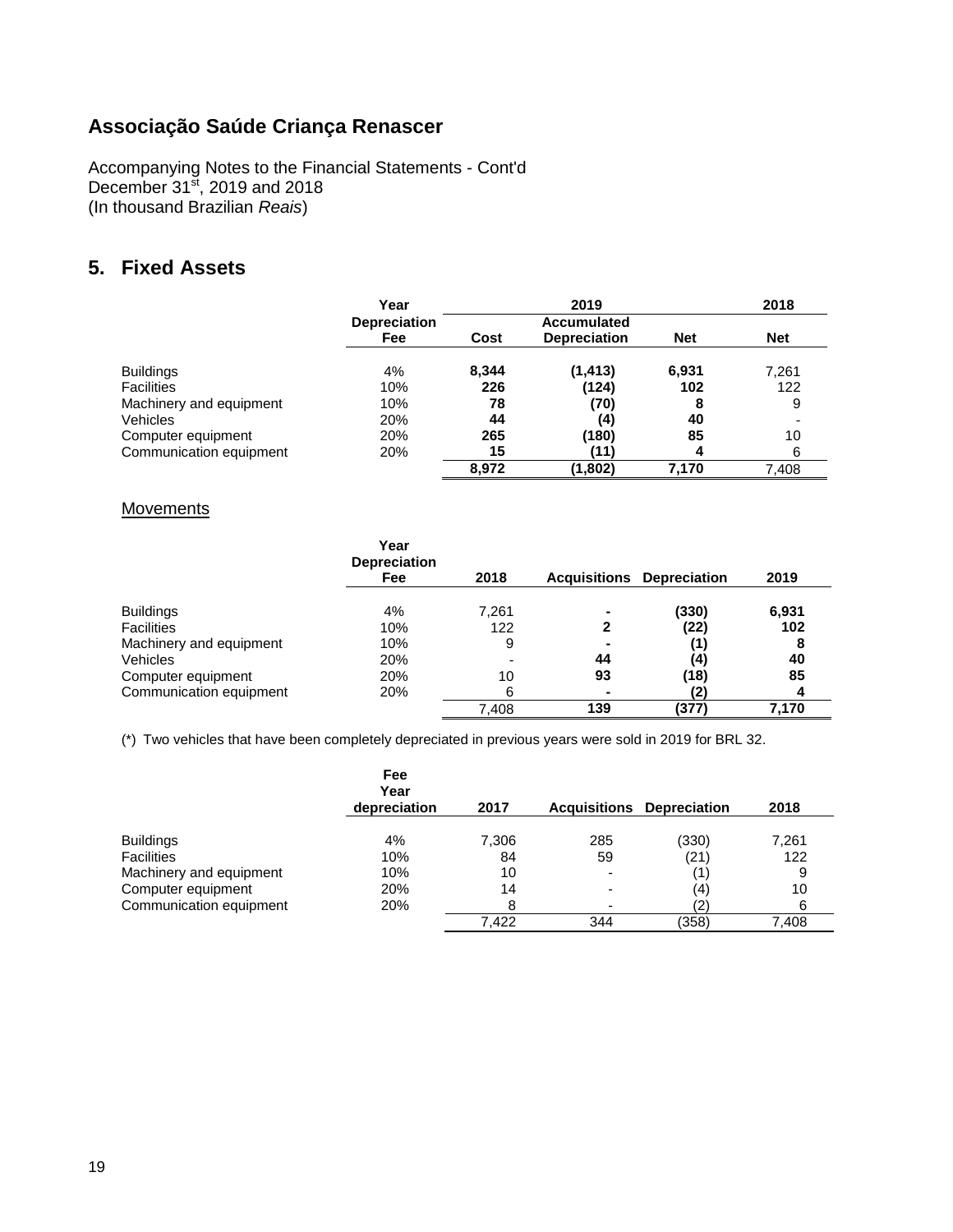Accompanying Notes to the Financial Statements - Cont'd December  $31<sup>st</sup>$ , 2019 and 2018 (In thousand Brazilian *Reais*)

### **6. Obligations to Funded Projects**

These obligations are represented by (partial or complete) financial resources already received related to projects to be implemented. Liability is written off monthly with the corresponding entry being the project revenue account in the proportion the resources received are used when projects are implemented. The breakdown per project is as follows:

|                                  | <b>Parent and Consolidated</b> |      |
|----------------------------------|--------------------------------|------|
|                                  | 2019                           | 2018 |
| Johnson & Johnson Mamãe Bebê (i) |                                |      |
| Kinder (ii)                      |                                |      |
| Air France (iii)                 |                                | 27   |
| Mega Matte (iv)                  |                                | 28   |
| Amil (v)                         |                                | 8    |
| Cyrella (vi)                     |                                | 14   |
| DKT (vii)                        |                                | 13   |
|                                  |                                | 90   |

#### (i) J&J Mamãe Bebê Project

Project called J&J Mamãe Bebê: During the fiscal year of 2019, BRL 676 were raised (no funds were raised in 2018) and BRL 676 were realized (2018 - BRL 110).

(ii) Kinder Project

"Bolsas" Project: No funds were raised in 2019. In 2018, there was a balance of BRL 16 from previous years, BRL 37 were raised and BRL 53 realized. The balance was completely used up in 2018.

(iii) Air France Project

"Aconchego Adolescentes" Project: During the fiscal year of 2019, BRL 43 were raised (2018 - BRL 44) and BRL 70 were realized (2018 - BRL 45).

(iv) Mega Matte Project

"Profissionalizante" Project: During the fiscal year of 2019, BRL 21 were raised (2018 - BRL 32) and BRL 49 were realized (2018 - BRL 13).

(v) Amil Project

"Profissionalizante" Project: No funds were raised during the fiscal year of 2019 and BRL 8 were realized (2018 – BRL 131).

(vi) Cyrella Project

"Moradia" Project: No funds were raised during the fiscal year of 2019 (2018 – BRL 92) and BRL 14 were realized (2018 – BRL 78).

(vii) DKT Project

"Aconchego Adolescentes" Project: During the fiscal year of 2019, BRL 38 were raised (2018 - BRL 29) and BRL 51 were realized (2018 - BRL 16).

(viii) PHI Project

"Instituto PHI" Project: During the fiscal year of 2019, BRL 375 were raised (no funds were raised in 2018) and BRL 375 were realized (2018 - no realization).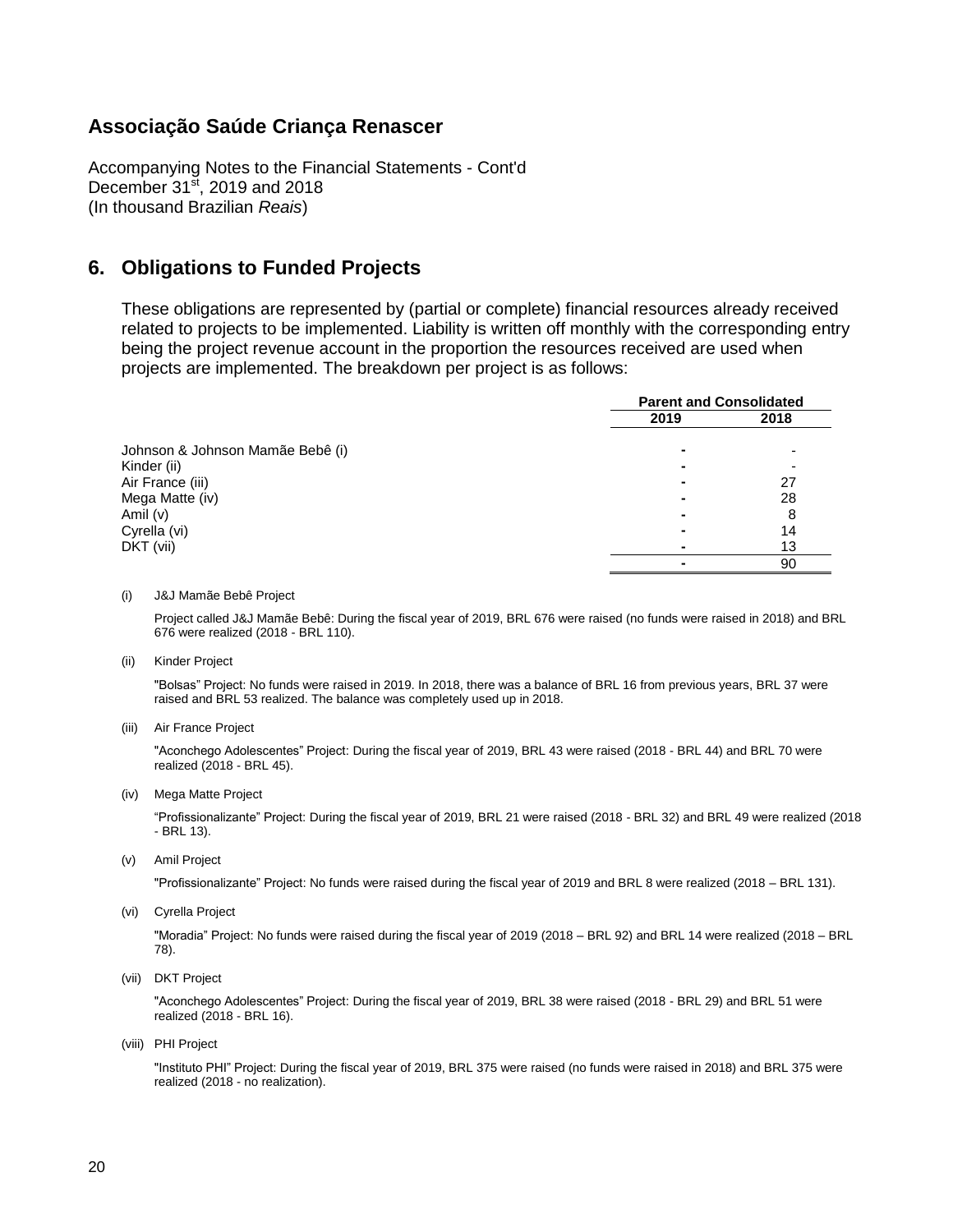Accompanying Notes to the Financial Statements - Cont'd December  $31<sup>st</sup>$ , 2019 and 2018 (In thousand Brazilian *Reais*)

### **7. Contingencies**

Until November 2015, the Association collected PIS (Program of Social Integration) at a rate of 1% levied on the monthly payroll, as set forth by the Labor Law. However, after judging of ORDINARY/TAX process - no. 0059775-49.2015.4.02.5101 (2015.51.01.059775-0), dated November 6, 2015, of the 7th Federal Court of Rio de Janeiro, it was declared no tax law relationship between the Association and the Federal Government exist, with the purpose of the tax provided for in Article 13, III, of Provisional Measure no. 2,158-35 / 2001. Therefore, the Association stopped collecting this tax and maintained its provisioning since it was a summary judgment. In August 2017, a *transit in rem judicatam* certificate was issued, and the provision was reversed.

The Association filed an ordinary lawsuit, no. 0215732-72.2017.4.02.5101, at the 10th Federal Court of the Judiciary Section of Rio de Janeiro in order to obtain recognition of the right to tax immunity provided for in Article 150, VI, "c" of the CF/88, vis-à-vis the Federal Government, once the complementary law requirements are met, in the case of Article 14 of the Brazilian Tax Code (CTN), which will enable the Entity to enjoy the exemption from the INSS (Social Security Tax) employer account, which was terminated by the rejection of the renewal process of the Certification of Social Assistance Beneficent Entities - MDS (CEBAS), effective from the publication by the Official Gazette (DOU) of Opinion 047479/2017, in Ordinance no. 185/2017, on November 6, 2017. Based on the guidance of their legal advisors, in July 2019, the Association made a deposit in court of the amount they would be exempt from and awaits the court decision on the matter.

Based on the opinion of their legal advisors, the management of the Association concluded there were no disputes or claims against the Association on December 31<sup>st</sup>, 2019, as well as any other fact that would require the recognition of provisions.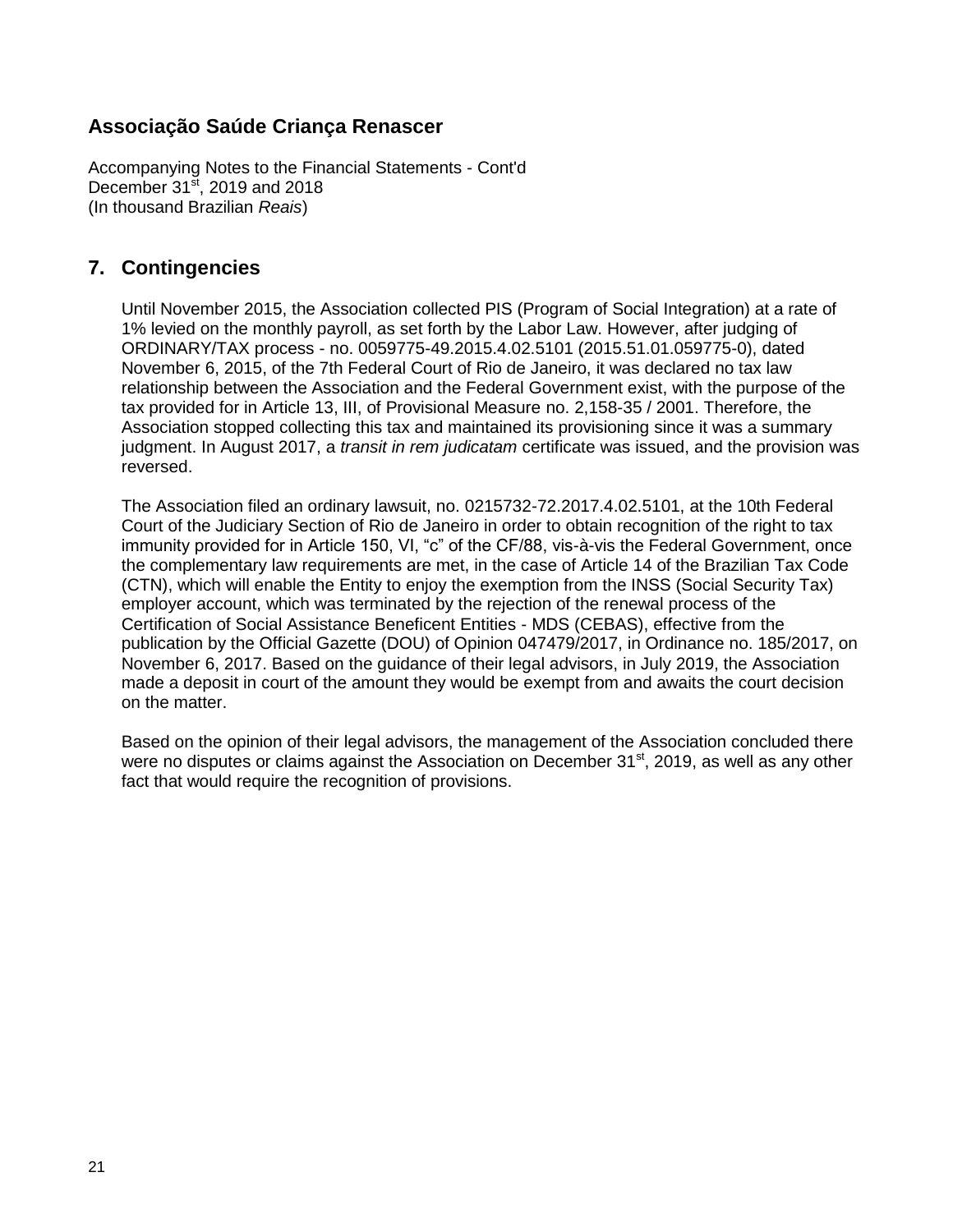Accompanying Notes to the Financial Statements - Cont'd December  $31<sup>st</sup>$ , 2019 and 2018 (In thousand Brazilian *Reais*)

### **8. Share Capital**

Share capital represents the initial net worth arising from the initial endowment of its founders, plus the surpluses (deficits) calculated since the constitution date.

The result for the fiscal year is incorporated into the share capital during the following fiscal year, after approval by the Audit Committee, in accordance with its Bylaws.

The income generated by Associação Saúde Criança Renascer is fully used in their social objectives mentioned on Note 1.

In the event of the extinction of the Association, which would only take place upon approval of two thirds of the members of the General Assembly, the assets will be destined to another non-profit association of similar nature, registered at CNAS - Brazilian Council of Social Assistance, approved by the Public Prosecutor's Office.

### **9. Revenues**

The Association performs assistance projects seeking to help the community. The costs and expenses related to these projects for the financial years of 2019 and 2018, as well as the base revenue, are stated as follows:

|                                                           | <b>Parent and Consolidated</b> |       |
|-----------------------------------------------------------|--------------------------------|-------|
|                                                           | 2019                           | 2018  |
| Revenues from donations                                   |                                |       |
| Revenues from donations by individuals and legal entities | 3,007                          | 1,146 |
| Revenue from tax exemption                                | 1,775                          | 1,258 |
| Revenue from volunteer work                               | 508                            | 530   |
| Sale of merchandise                                       | 607                            | 656   |
|                                                           | 5,897                          | 3,590 |
| Revenue from donations to programs and projects           |                                |       |
| <b>White Martins Praxair Foundation</b>                   |                                | 1,063 |
| Ursula Zindel Hilti Stifling Foundation                   |                                | 657   |
| Kinder                                                    |                                | 53    |
| <b>Skoll Foundation</b>                                   |                                |       |
| J&J Mamãe Bebê Project                                    | 676                            | 110   |
| Air France Project                                        | 70                             | 45    |
| Mega Matte Project                                        | 49                             | 13    |
| Amil Saude Project                                        | 8                              | 131   |
| Cyrella Project                                           | 14                             | 79    |
| <b>DKT Project</b>                                        | 51                             | 16    |
| Instituto PHI Project                                     | 375                            | 125   |
| Total of revenues from funded projects                    | 1,243                          | 2,292 |
| Other revenues                                            | 236                            | 68    |
| Total of operating revenues                               | 7,376                          | 5,950 |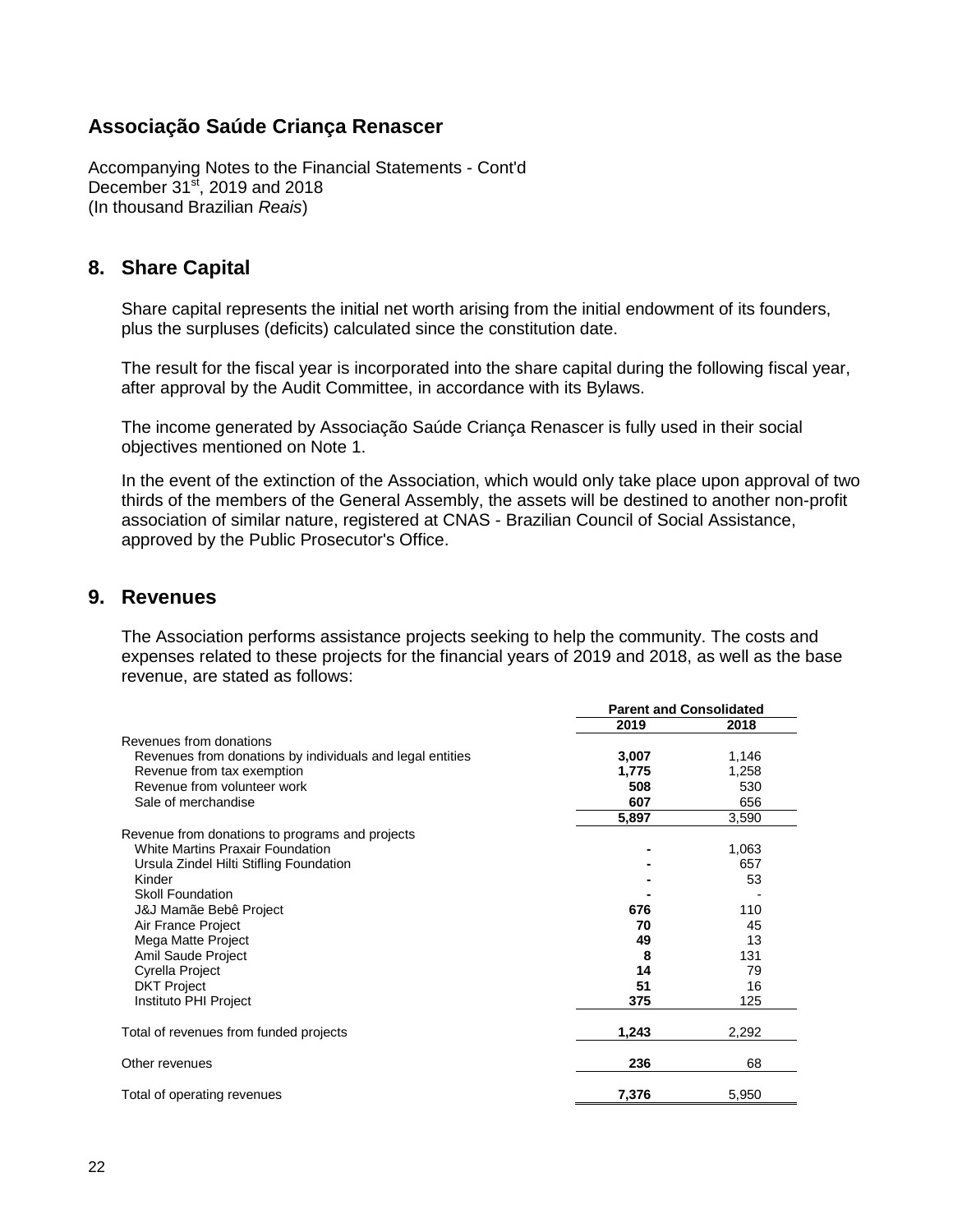Accompanying Notes to the Financial Statements - Cont'd December 31<sup>st</sup>, 2019 and 2018 (In thousand Brazilian *Reais*)

# **10. Assistance Costs**

|                                                        | <b>Parent and Consolidated</b> |       |
|--------------------------------------------------------|--------------------------------|-------|
|                                                        | 2019                           | 2018  |
| Cost with personnel - Assistance                       | 1,324                          | 1,254 |
| Social assistance (medicines and food) - Families      | 853                            | 942   |
| Costs with public services and occupation - Assistance | 33                             | 35    |
| Charges with personnel - Assistance                    | 364                            | 214   |
| Courses and training - Families                        | 6                              | 19    |
| Housing - maintenance, repairs, rent - Families        | 105                            | 202   |
| <b>Transportation - Families</b>                       | 114                            | 84    |
| Donation to families                                   | 53                             | 70    |
| Services rendered - Families                           | 6                              | 4     |
| General costs - Assistance                             | 166                            | 150   |
| Professional services - Assistance                     | 321                            | 275   |
| Course material - Families                             | 25                             | 20    |
| Medical exams - Families                               | 9                              | 12    |
| Cost with communication - Assistance                   | 8                              | 7     |
| Cost with assistance/gratuities - Assistance           | 3,387                          | 3,288 |
| Transfer of projects to similar entities               | 3                              | 3     |
| Cost with personnel - Expansion                        | 61                             | 59    |
| Expansion general costs                                | 38                             | 29    |
| Charges with personnel - Expansion                     | 7                              | 6     |
| Assistance costs - Expansion (*)                       | 109                            | 97    |
| Assistance costs                                       | 3,496                          | 3,385 |

(\*) Expansion costs refer to expenses with advisory activities for the programs carried out by the Association, in accordance with Resolution no. 27/2011, with the purpose of reproducing, systematizing and disseminating the same methodology and work way established by the Association to associated entities.

The management of the Association believes the resources allocated to the activities are appropriate and meet the requirements of Law no. 12,101/09. The approval of calculations and assumptions used by the Association is linked to future rendering of accounts with the Brazilian Council of Social Assistance (CNAS).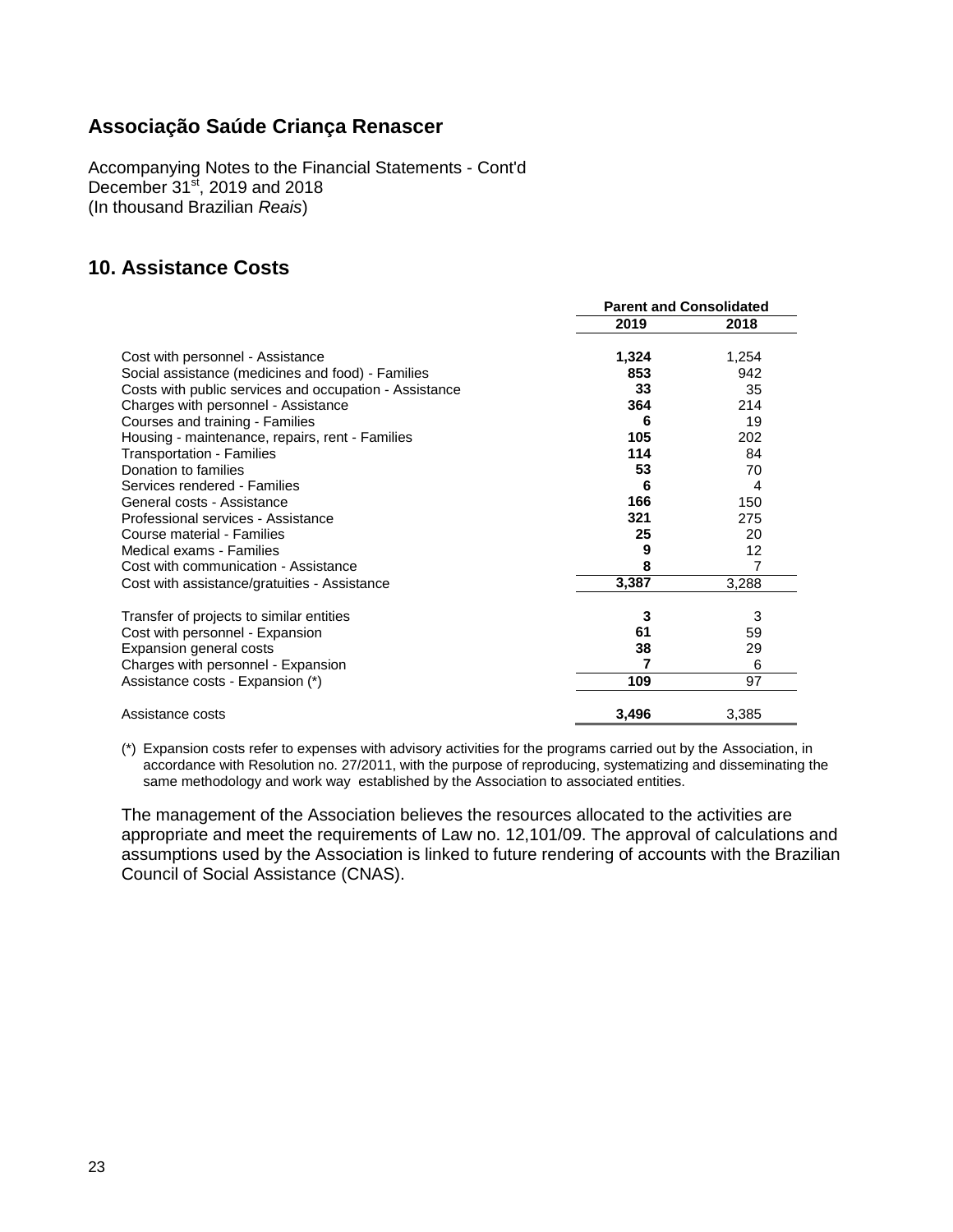Accompanying Notes to the Financial Statements - Cont'd December  $31<sup>st</sup>$ , 2019 and 2018 (In thousand Brazilian *Reais*)

## **11. General, Administrative, and Other Expenses**

|                                     | <b>Parent</b> |       | <b>Consolidated</b> |       |
|-------------------------------------|---------------|-------|---------------------|-------|
|                                     | 2019          | 2018  | 2019                | 2018  |
| Personnel expenses                  | 917           | 914   | 917                 | 914   |
| General and administrative expenses | 652           | 1,085 | 744                 | 1,173 |
| Expenses with volunteer work        | 71            | 67    | 71                  | 67    |
| Provisions of exempted taxes (*)    | 1,775         | 1,258 | 1,775               | 1,258 |
|                                     | 3,415         | 3,324 | 3,507               | 3,412 |
| Expenses with services rendered     | 394           | 240   | 394                 | 240   |
|                                     | 3,809         | 3.564 | 3,901               | 3,652 |

(\*) Amounts referring to the following taxes: Municipal Service Tax (ISS), State Value-Added Tax (ICMS), Program of Social Integration (PIS), Contribution to Social Security Financing (COFINS), Corporate Income Tax (IRPJ) and Social Contribution on Net Income (CSLL), as described in Note 2.11.

### **12. Net Financial Result**

|                              | <b>Parent</b> |       | <b>Consolidated</b> |       |
|------------------------------|---------------|-------|---------------------|-------|
|                              | 2019          | 2018  | 2019                | 2018  |
| Financial income             |               |       |                     |       |
| <b>Financial investments</b> | 2,282         | 1,264 | 2,374               | 1,352 |
| Other revenues               | 32            | 23    | 32                  | 23    |
|                              | 2,314         | 1,287 | 2,406               | 1,375 |
| Financial expenses           |               |       |                     |       |
| Bank expenses                | (47)          | (54)  | (47)                | (54)  |
| Losses with investments (*)  |               | (324) |                     | (324) |
| Other expenses               | (39)          | (24)  | (39)                | (24)  |
|                              | (86)          | (402) | (86)                | (402) |
|                              | 2,228         | 885   | 2,320               | 973   |

(\*) Losses with investments in 2018 were the result from the depreciation of some marketable securities.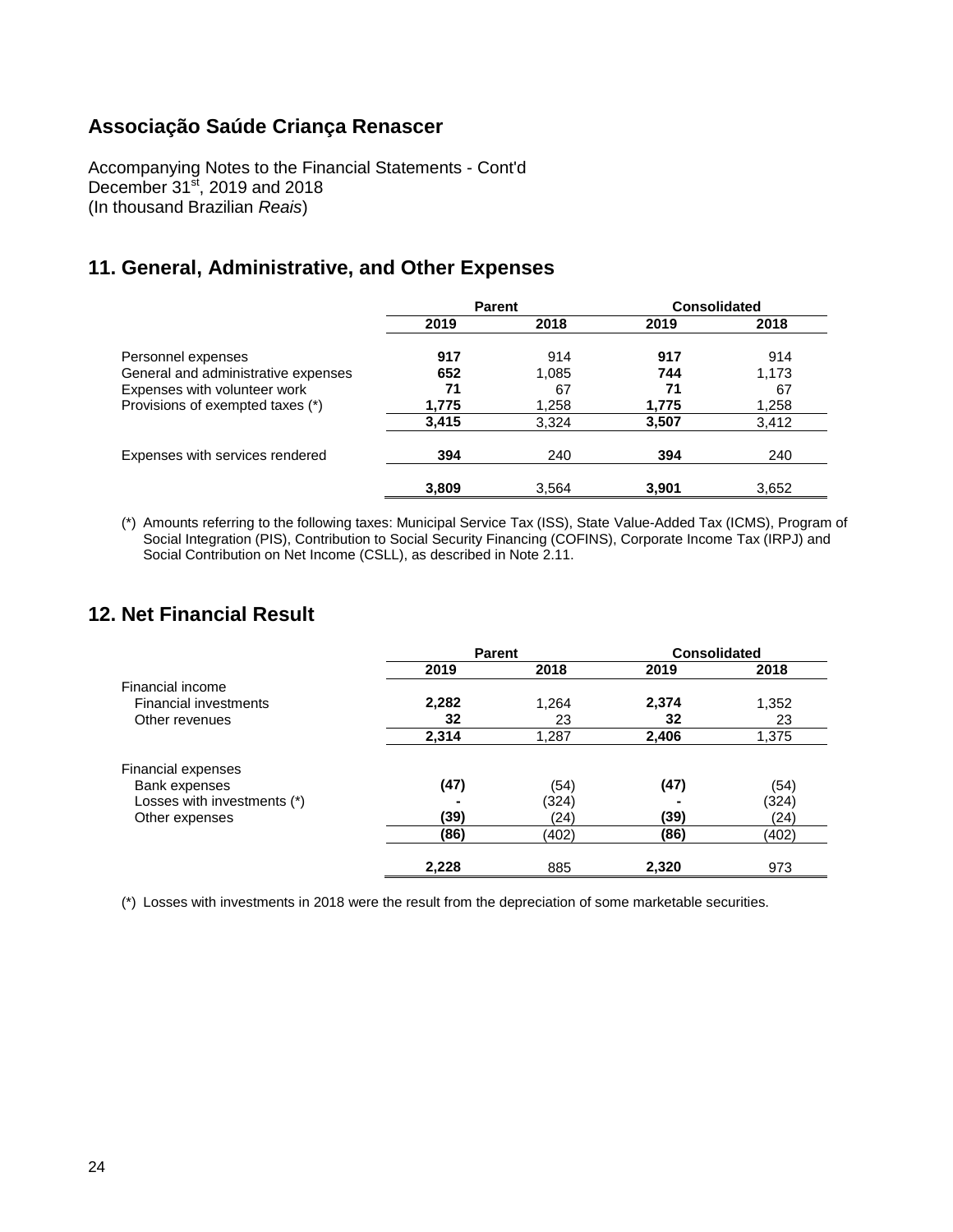Accompanying Notes to the Financial Statements - Cont'd December  $31<sup>st</sup>$ , 2019 and 2018 (In thousand Brazilian *Reais*)

### **13. Insurance Coverage**

The Association adopts the policy of contracting insurance coverage against fire and miscellaneous risks for fixed assets on amounts considered sufficient to cover eventual claims. Such amounts were defined based on instructions by experts and take into consideration the nature of their activity and the level of risk involved. Given their nature, the risk assumptions adopted are not part of the scope of a financial statements audit. Therefore, they were not audited by our independent auditors.

The Association has insurance coverage as follows:

a) Real State Property - Rua das Palmeiras, 65, Rio de Janeiro - RJ

Events: fire, explosions and smoke of any kind - BRL 1,800, robbery and/or theft of goods and merchandise - BRL 80, electrical damage - BRL 30, windstorm - BRL 5.

b) Real State Property - Rua Jardim Botânico, 86, Rio de Janeiro - RJ

Events: fire, lightning and explosions of any kind - BRL 504, electrical damage - BRL 20, windstorm - BRL 10.

Vehicles: Volkswagen Gol (2020/2019)

### **14. Other Information**

a) Headquarters Real State Property

The Association moved its headquarters on October 3, 2016 to Rua das Palmeiras, 65, Botafogo, in the city of Rio de Janeiro. They own the building, bought on September 6, 2013, which was under renovation works. This property is part of the historical cultural heritage of the city of Rio de Janeiro. The Association is responsible for its maintenance, according to specifications and guidelines established by the National Historic and Artistic Heritage Institute (IPHAN) and also subject to the rules of the Brazilian Institute of Environment and Renewable Natural Resources (IBAMA). Accordingly, all expenses on property preservation are recorded as entries in the income statement.